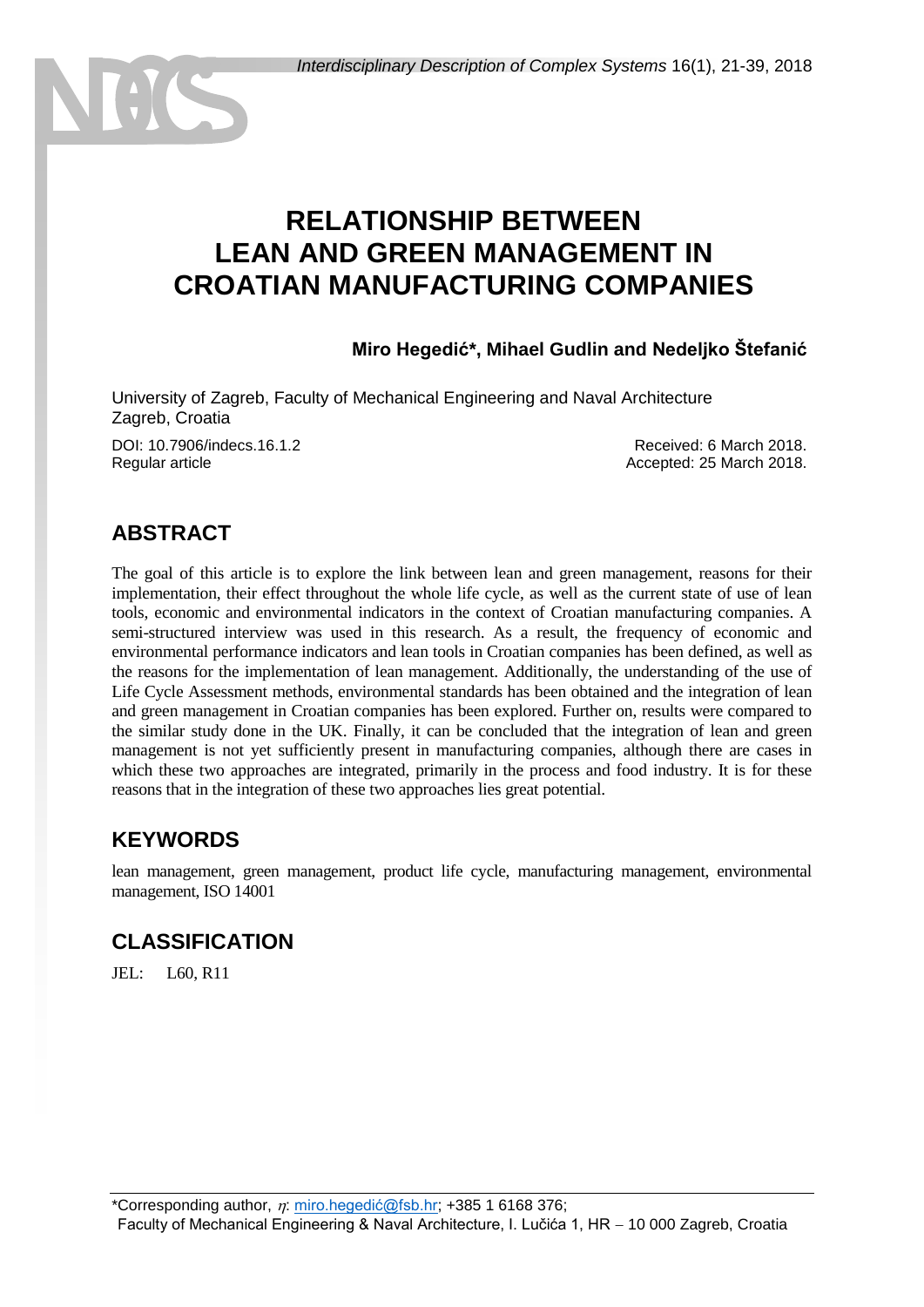## **INTRODUCTION**

Sustainable development is a very important topic addressed by governments, the scientific community, and increasingly business entities. According to the Brundtland Commission [1], sustainable development is defined as a development that meets the needs of the present without compromising the ability of future generations to meet their needs. Managing the economic aspect of sustainable development is a well-known fact, and so far this aspect of the business has been given the greatest attention. Each company must keep track of their economic indicators, if not for the sake of improvement of their own processes, then because there are laws and reporting obligations to government and administrative bodies, such as financial or tax administration agencies. Economic performance indicators can be divided into three categories [2]: operational indicators, market indicators and financial indicators. Environmental indicators monitor the impact of the activities of a particular company on the environment. There are different standards such as The European Eco-Management and Audit Scheme System (EMAS), ISO 14001 and Global Reporting Initiative (GRI), which have defined the majority of available environmental indicators in different categories (e.g. Electricity usage, Water usage, Industrial waste, etc.).

Businesses and, specifically, manufacturing companies have high potential to reduce their impact on the environment and this fact has been recognized by the United Nations (UN) in its 2030 Agenda for Sustainable Development [3], where they outlined the achievement of sustainable consumption and production as one of the main goals. One of the principles that will guide the direction of the Republic of Croatia toward sustainable development is the promotion of sustainable production and consumption. Sustainable production is, therefore, recognized as one of the foundations of sustainable development [4]. While earlier the compliance with environmental regulations has been considered an additional cost [5], today, the creation of economic sustainability through environmental sustainability is an increasingly successful strategy for many businesses [6].

The opinion of the European Commission is that certain progress has been made in solving the problems of consumption and production, but fundamental changes and significant improvements are still needed in practices of extracting natural resources and the production, distribution, use, and disposal of products [7]. This can be achieved by aligning production models with environmental management [8]. This change can be further stimulated by tools that simultaneously deal with the future and the current state, emphasizing continuous improvement [9].

In manufacturing companies, the problem of energy efficiency and resources use is becoming increasingly important [10]. The efficiency of processes and resource utilization has, for many years, been in the focus of researchers in the field of operations management, and one of their main conclusions was that the modern production systems are expected to be lean and sustainable at the same time.

Companies, today, use different improvement approaches in production management to improve their company-specific production systems and reduce their impact on the environment [11, 12]. Because of a large number of possible approaches, it is difficult for management to decide which of them they will use. Of all the approaches aimed at increasing efficiency, the most famous is the lean management or lean production and as such, it is often used as the basis of the company-specific production system [11], while the common name for the approaches aimed at reducing the impact of the business on the environment is green management or green manufacturing.

The lean manufacturing approach has become an integral part of the manufacturing environment in the United States over the last four decades [13], but also the world's leading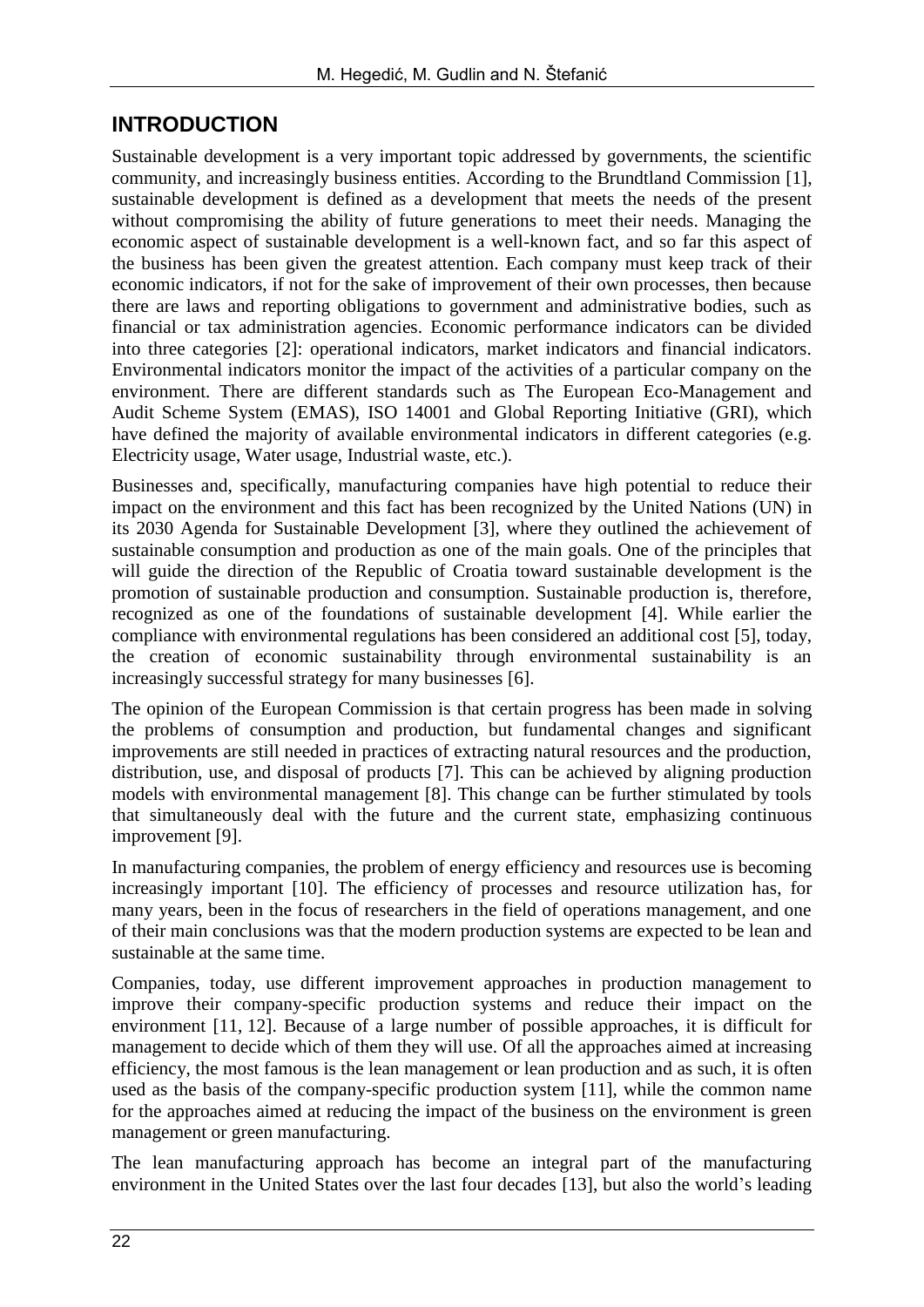manufacturing strategy [14], through various approaches based on Japanese philosophies (Just-in-time (JIT), Kanban, Kaizen, Toyota Production System (TPS) and other). The concept of lean production has evolved from the TPS [13] into management philosophy, which focuses on increasing customer value by reducing non-value-added activities and waste time from the value chain or through their complete elimination [5, 14-21]. The long history of lean management has resulted in the fact that there are currently many different tools of lean management. Although there is a large number of differently named tools, they often identify the same or similar tools.

The scientific field regarding green manufacturing has not yet been sufficiently investigated, so this same name is often given to other strategies used in companies, such as [16] industrial ecology, industrial symbiosis, eco-efficiency, three pillars of sustainability, eco-effectiveness, natural capitalism, natural step, biosphere law and others. One of the possible indicators of the implementation of green manufacturing in the company is the implementation of environmental standards, such as EMAS [22] or more well-known ISO 14001 [23] standard. The relevance of the implementation and certification of ISO 14001 has been extensively analyzed in academic literature [24, 25] and there are three most common indicators influenced by ISO 14001 [24]: environmental impact, efficiency, and profitability.

These two approaches in companies usually tend to operate as separate systems, often having opposing priorities and, if treated separately, it could happen that these approaches compete for the same organizational resources, resulting in frustration and unexpected results set in company goals [26]. Therefore, the question "Can additional synergic effects be achieved if these two approaches are used together?" arises.

Recent research have been focused on seeking the relationship between initiatives focused on the increase of production efficiency and those aimed at reduction of environmental impacts, under the common name of lean and green manufacturing [27-32]. From a managerial perspective, lean production and environmental management practices are synergistic, considering their focus on reducing waste and inefficiencies [17].

The logic behind the lean thinking with an emphasis on the seven major wastes could be redesigned and integrated into the system concept of sustainability. In the literature, examples that the application of lean management principles [13] increases the competitiveness of the company that is applying them are found, while on the other hand, the influence of lean management on the manufacturing impact on environmental indicators [33] is less known and needs to be further explored. Lean production is associated with removing the waste from the production process [13], and in order for this process of waste reduction to be complete, it is necessary to supplement the list of lean wastes with environmental impact wastes. It is important to note that some literature sources indicate that the implementation of lean and green programs improves business results [5, 34]. Yang et al. [17] conducted a study on a sample of 309 international manufacturing companies, and results of his research suggested that experience in lean production is positively correlated with environmental management practices. The Environmental Protection Agency (EPA) listed six benefits that an organization can enjoy if it coordinates lean and green initiatives [35]:

- cost reduction,
- a shorter length of the process flow and reduction of lead times,
- reduction of risk of non-compliance with laws and regulations,
- meeting customer expectations,
- improving environmental quality,
- improving morale and employee engagement.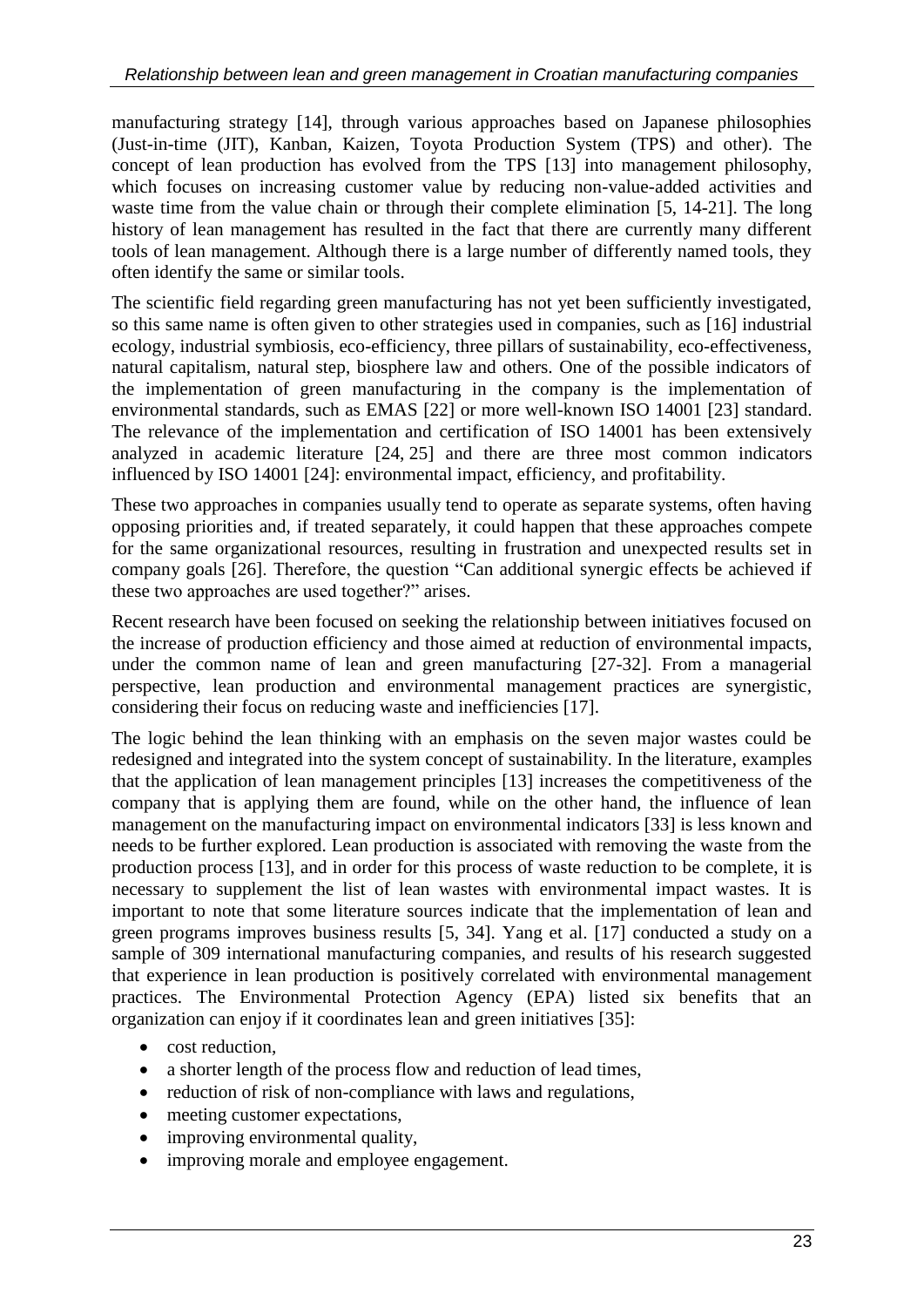The literature review revealed that companies have different motives for initiating improvement activities such as lean and green manufacturing, and the most common motives are related to improving quality, increasing productivity and reducing costs [36], and implemented improvements ultimately lead to increased competitiveness.

Improvements that are implemented through lean and green manufacturing initiatives do not affect only the company in which they are implemented but also the lifecycle of the product. The greater impact of applying lean principles throughout the lifecycle of products has not yet been thoroughly investigated and understood [14]. Consequently, it is necessary to investigate how the application of lean principles affects the green (environmental) indicators, but also the indicators related to the life cycle of the product [37], which could be achieved by using the Life Cycle Assessment (LCA) methodology [38, 39]. Life cycle assessment is a structured, comprehensive and internationally standardized method for quantifying all significant emissions and resources used and associated environmental and health impacts, as well as resource exhaustion problems associated with the entire lifecycle of any product or service. Life cycle perspective facilitates efforts of manufacturing companies to identify opportunities for improvement in their system, but also through all phases of product life cycle [40]. LCA is also a decisive and powerful auxiliary decision support tool that complements other methods needed to make consumption and production more effective and efficient. An integrated approach to lean and green manufacturing that considers impact throughout the lifecycle of the product and the application of the LCA method has the potential to create positive synergistic effects while simultaneously increasing efficiency and reducing environmental impact.

Taking into account the above-mentioned findings, it can be concluded that the area of lean and green manufacturing is the active subject of scientific research, but the relationship between these two approaches is still not fully defined. Although from the perspective of each individual approach there exist numerous studies, there is still the lack of action research carried out in manufacturing companies. Considering literature review and discovered gaps, the goal of this article is to explore the link between lean and green manufacturing, reasons for their implementation, their effect throughout the whole life cycle, as well as the current state of use of lean tools, economic and environmental indicators in the context of Croatian manufacturing companies.

## **METHODOLOGY**

The methodology we used consisted of three steps: (1) literature review, (2) development of the semi-structured interview (SSI) and selection of respondents, and (3) analysis of SSI.

## **LITERATURE REVIEW**

In the first phase of the research, the available literature on the research subject has been analyzed, including scientific and professional papers about lean and green manufacturing, as well as doctoral dissertations published on this topic. The information obtained by reviewing the literature has been used to determine the most frequently used economic performance indicators and performance indicators related to environmental performance, as well as the most commonly used lean management tools for subsequent comparison with results. The literature review was also carried out to gain a perspective of the current research in the area of lean and green manufacturing integration.

Today, numerous studies are being carried out in the area of operations management and production, but there is still a lack of studies in which the researcher goes directly to companies to discover common problems firsthand, but also to establish relationships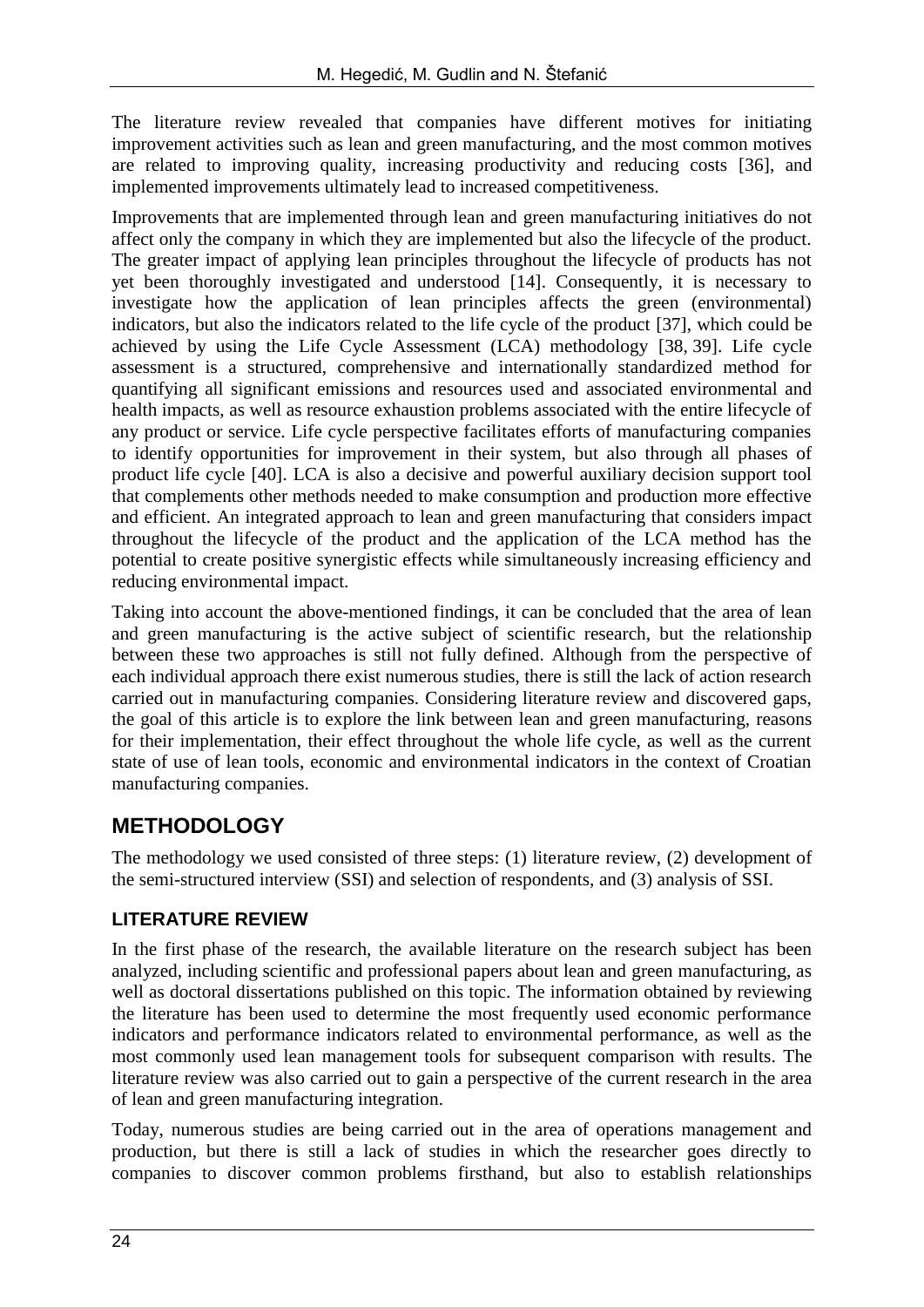between research areas. Based on an extensive analysis of literature in the field of lean and green management and the nature of the problem being investigated, we decided to use the semi-structured interview method.

#### **DEVELOPMENT OF THE SEMI-STRUCTURED INTERVIEW AND SELECTION OF RESPONDENTS**

In the second phase, a tool for conducting research with semi-structured interview has been developed. In this study, semi-structured interviews were used to further clarify the information obtained from the literature on the relationship between lean and green manufacturing, but also to better understand the links between lean and green management in manufacturing companies, taking into account the environment in which businesses operate. Qualitative research is appropriate in situations where a researcher wants to understand the meaning given to events and situations by the research participants, and it takes into account the context in which these events and situations occurred, which is very important in the case of implementation of lean and green manufacturing.

The semi-structured interview method has already been used in similar research carried out in the UK, where Biggs [41] investigated the connection between lean and green manufacturing, and Frost [42] studied drivers and barriers in the application of ISO 14001 standards. Kurdve [43] used a semi-structured interview method to explore the use of lean and green manufacturing tools in Sweden. Torres Jr. and Gati [44] in Brazil, Wu et al. [45] in China, and Wiese et al. [46] in South Africa also used a semi-structured interview method for lean and green manufacturing research.

Interview questions were defined, taking into account the information obtained during the review of the literature, given that some authors [21] recommend using already defined sets of questions to allow for later comparability of the results, but we also added additional questions that allow for a better understanding of the current situation. To define SSI, questions we used the questionnaire developed by Biggs [41] with the interview protocol supplemented by additional questions related to the application of LCA methods in companies and questions about the use of IT support system for lean and green manufacturing approach. There were 14 questions on the subject of lean production (L), 11 questions on the subject of green manufacturing (G) and 3 questions on the integration of these two approaches. Most of the questions were open-ended, with the exception of question L-12, which is concerned with the assessment of a company's leanness and question G-1 about a company's environmental sustainability, which were on the Likert scale. There were no direct questions regarding economic and environmental indicators, as we wanted respondents to mention indicators themselves as part of the response to other questions. We used a direct question about lean tools they have been using, and also questions about the effect of lean production on environmental indicators.

The emphasis of the semi-structured interview was on the discovery of connections between lean and green manufacturing in a specific company from the perspective of people involved in the production improvement or those directly responsible for production management. Companies in which the study was conducted were selected based on their experience in implementing lean management. The main criterion was that the company had more than one year of experience in implementing lean management. One of the authors is actively involved in the organization of the GALP Conference since 2011. That annual conference brings together experts from the area of lean management, so the network of acquaintances from the conference was used in selecting the respondents, but also a "snowball" concept was used when respondents suggested companies for an interview. The respondents were first contacted by phone, where the purpose and methods of the research were explained to them,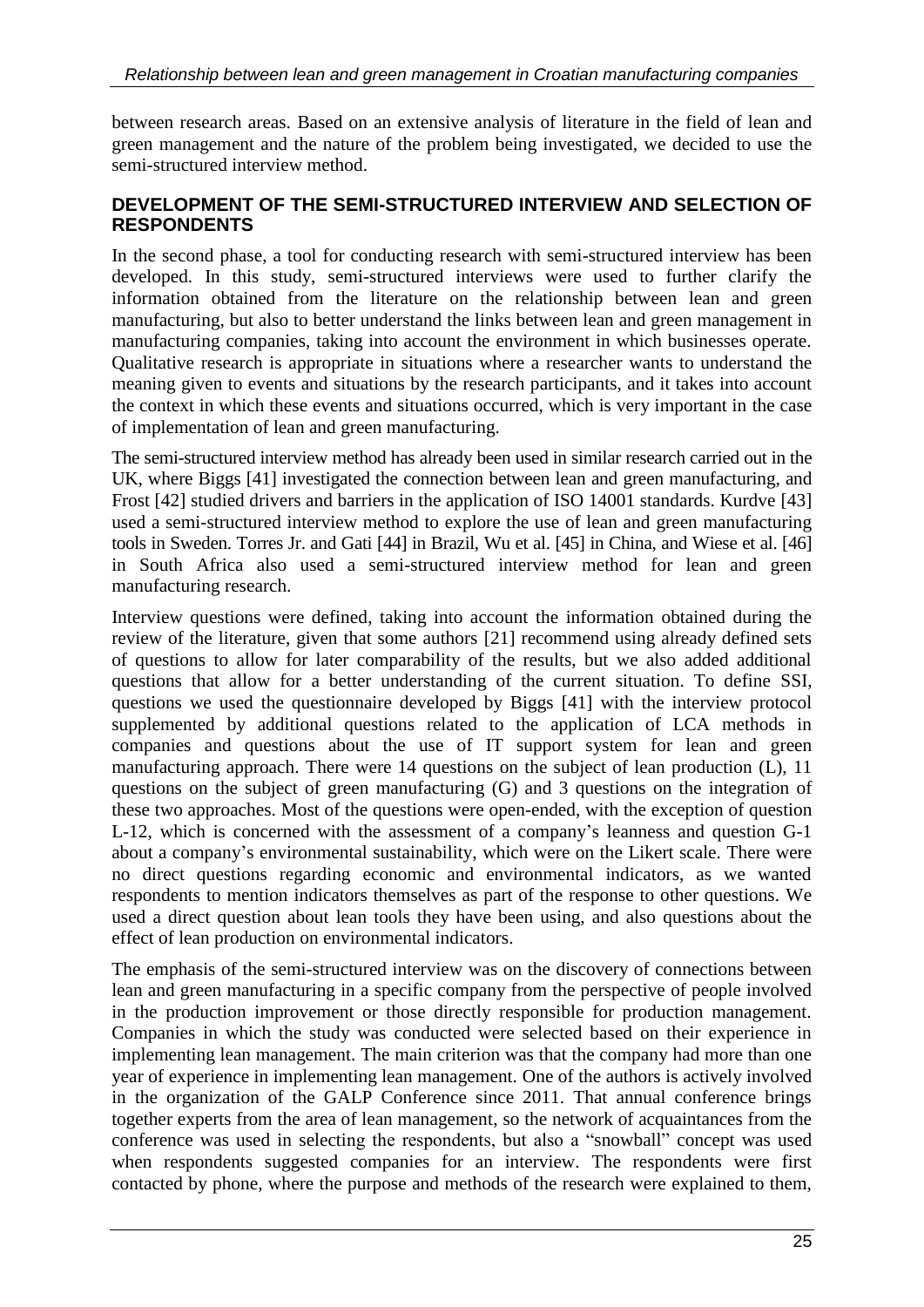followed by an email with details of the interview mentioning that the questions would be from the area of lean and green manufacturing and their relationship. Respondents were informed that the interview will be recorded if they will agree to it and that the data from the interviews will be analyzed as anonymous.

### **INTERVIEW ANALYSIS**

The analysis is the most complex aspect of the semi-structured interview method. The researcher must find useful insights from a large amount of data that will benefit the research purposes without being biased in the analysis of answers. The interview analysis consisted of several steps. All the interviews that have been recorded were transcribed using a piece of software called "*Express Scribe Transcription Software*". All the interviews were then analyzed by initially coding the concepts that are connected to lean and green management to find the frequency of their occurrence in all interviews. In the third step, responses were analyzed by listening to each interview and tracking the records in order to draw the main conclusions regarding the application of lean and green manufacturing in enterprises as well as their possible integration. The results of the interview analysis are presented in the following sections. To avoid bias in the conclusion, they were based on at least 3 or more responses of respondents whenever possible. In case there were findings that only appeared in one interview, this rule was not used since it could have led to the possibility of missing out on important discoveries, which we wanted to avoid. When it comes to research involving people, it is expected that out of 10 respondents not all of them will have the same opinion. To achieve the objectivity of the investigation and to avoid author's bias in topics arising from the analysis of the interview, the author has done his best to also describe negative cases, i.e. examples of respondents' answers that differ from the opinions of the majority.

## **RESULTS**

The sample consisted of 10 respondents all from the manufacturing industry. Most respondents come from medium (6) or large (3) enterprises, and only one respondent came from a small business. This classification was carried out in accordance with the European Commission regulations [47] on enterprise aid categories, where the classification of companies is mentioned. Most of the interviews come from companies that have four or more years of experience in applying lean management, while only one company applied lean management for 1,5 years. All the respondents had managerial positions, such as production directors, executives, continuous improvement managers, sector directors, board members and quality managers, health, safety and environment managers. Majority of the interviews were recorded, two interviews were carried out using only notes; one of the notes was handwritten and the other typewritten using a computer. In one interview, half of the interview was recorded and the other half, the notes were taken. A detailed description of the respondents is given in the Appendix of this article.

The results of the interview analysis are grouped according to the topics that have been crystallized through the research. A total of thirteen different topics were identified.

### **FREQUENCY OF ECONOMIC PERFORMANCE INDICATORS**

Throughout the interviews, the respondents mentioned 35 different economic performance indicators. Figure 1 shows the most common economic performance indicators that an enterprise monitors. It is important to note that not all the indicators companies use are captured, but only those that were directly or indirectly mentioned during the interview. Those indicators should be the ones that are the most important to the companies.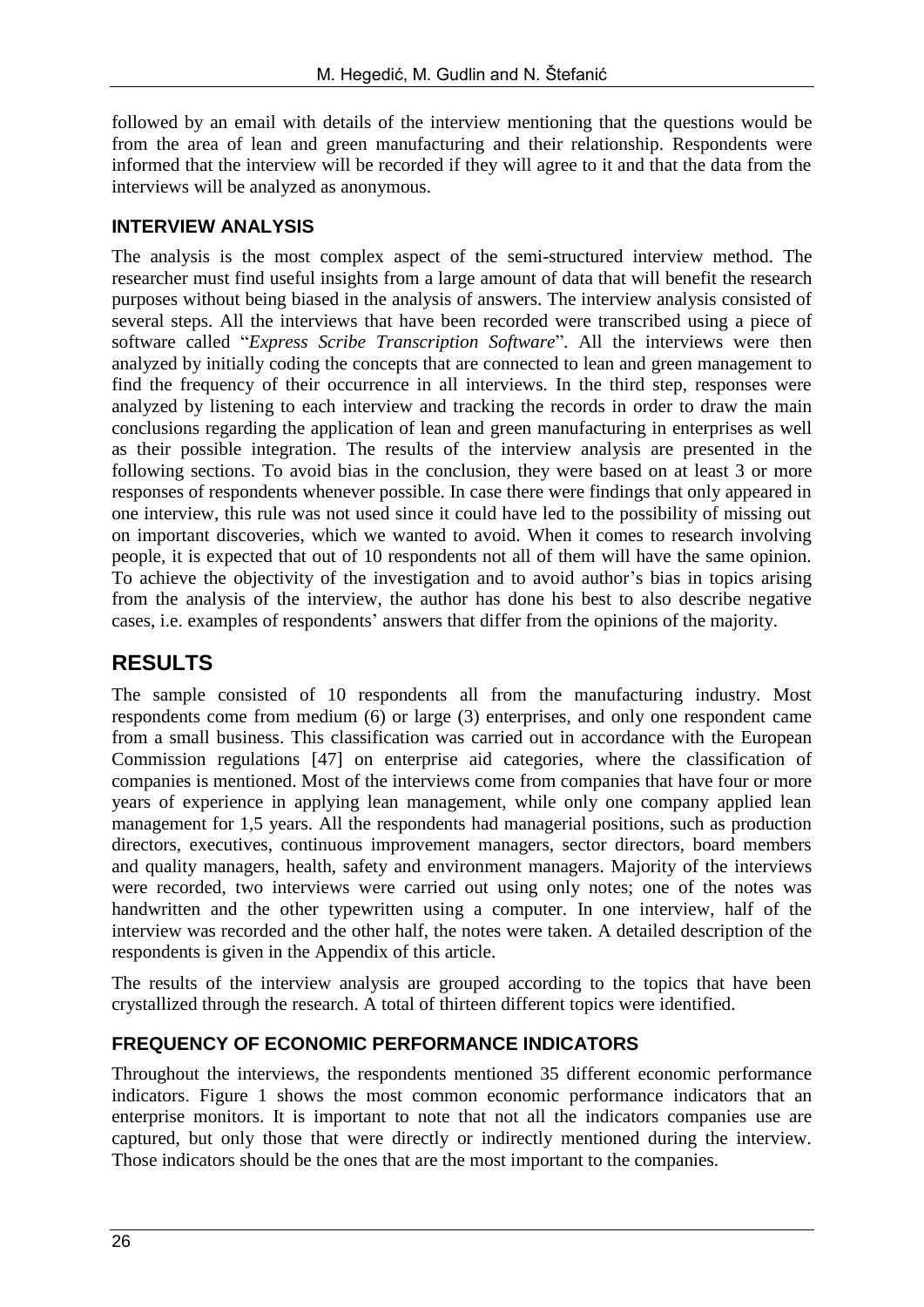

**Figure 1.** Frequency of economic performance indicators.

As is shown in Figure 1, the respondents most often speak about financial indicators, although it was common that they did not specify specific financial indicators but stated them generally as essential for tracking during the implementation of lean management. Some of the financial indicators mentioned by the respondents were an increase in the income over the years, as well as realized financial savings through the implementation of lean initiatives.

### **What is Lean Management for Companies**

When conducting a semi-structured interview, respondents were asked to explain in one sentence what the principles that make up lean management are. From the interviews, several key terms the respondents used to describe lean management were drawn: continuous change, lean is Kaizen, change to better, continuous improvement in all segments, set of tools, reduction of all wastes, optimization of processes, flow, elimination of all non-value adding operations, recognise system areas for improvement in short time, well-organized company with clear goals, constant and continuous learning and improvement, recognition of waste, continuous process improvement.

### **Reasons For the Implementation of Lean Management**

By analyzing the interviews, information was obtained on the reasons why companies usually decide to implement lean management. In total, 23 reasons were recognized by the respondents as drivers of their lean management implementation. Only the reasons mentioned 2 or more times are shown in Figure 2.

Cost reduction was recognized as the most common reason for implementing lean management in Croatian companies.

## **Lean Management Tools Used in Companies**

Through interviews, each respondent was asked which lean management tools the company is currently using or had used. Figure 3 shows summarized responses about the frequency of lean management tools used in Croatian and UK companies.

5S is recognized as the most commonly used lean management tool in Croatian companies, while the same category in UK's companies includes 5S, VSM and Kaizen.

## **Importance of a Custom Approach to Implementation of Lean Management**

Respondents P2, P3 and P5 talked about the importance of a customized approach to implementation of lean management. Respondent P5 mentioned that the meaning of Just in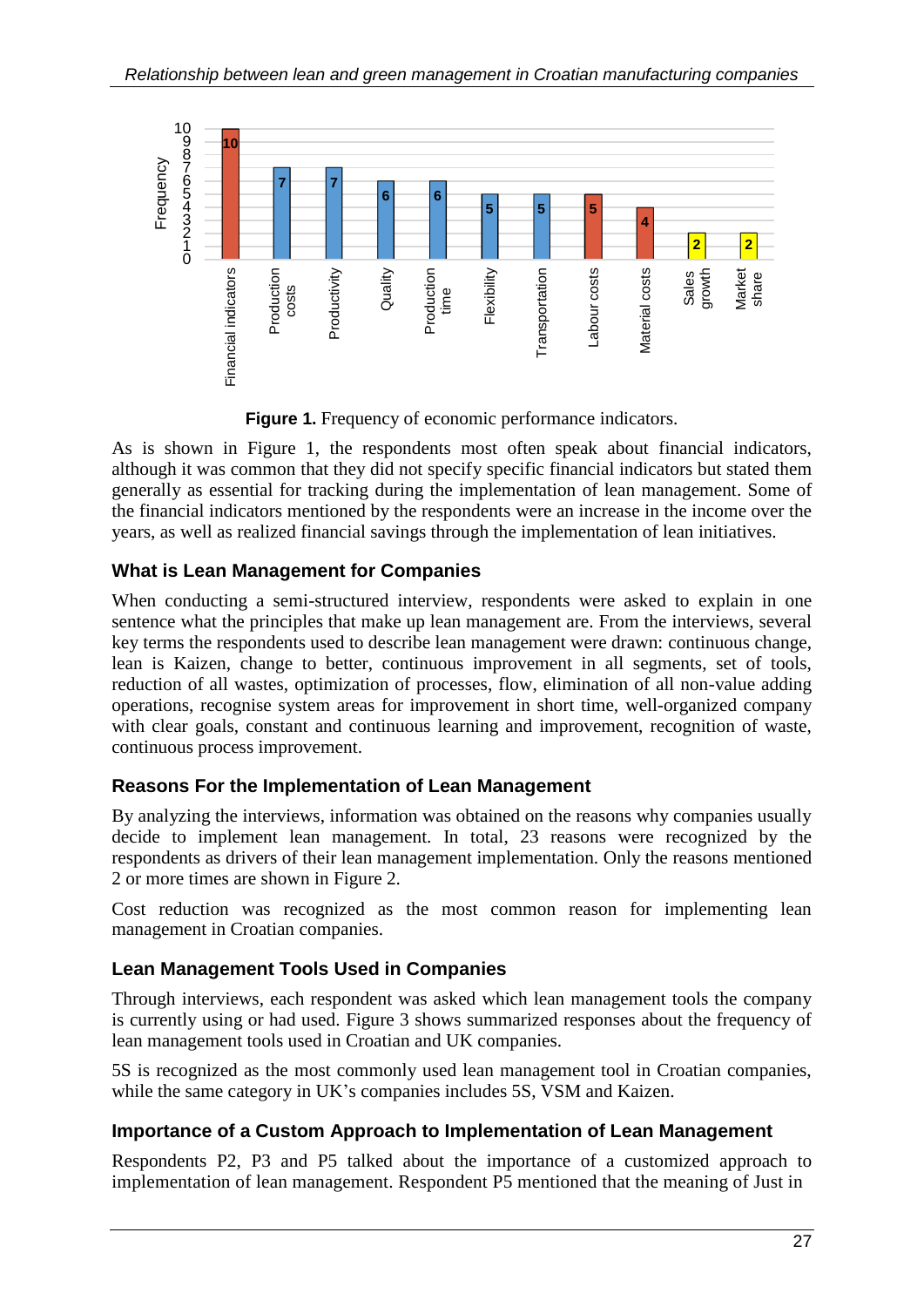



Time manufacturing is not the same in Japan and Europe or, more precisely, in Croatia. Respondent P2 stated that lean management is not something that can be implemented by copy-paste principle. In order to achieve a customized approach, companies (P2) use services of external consultants. In some cases, a set of tools to be used in companies are imposed by the parent company (P7, P9). The parent company normally leads the implementation of lean management across all businesses. Sometimes companies start the implementation by following a well-known methodology, but over time the methodology is adapted and only the tools that bring the most benefits to a particular company are used (P10). Finally, respondent P3 further stated that for the success of the implementation of lean management, trust should exist in the company, which can be achieved through open communication, transparency and fair wage.

## **The Integration of Lean Management in Existing Standards**

In several cases, respondents mentioned that there is integration of standards in their company. Therefore, respondent P1 noted that they are currently working on the integration of the 3 standards they use and each contains a risk analysis in order to have only one risk analysis at the end. Respondent P3 mentioned the integration of standard procedures developed within the lean management to ISO 9001 standard procedures, and the reason is that in the case of revision of the ISO standard, they will have to carry out the revision of the standard procedures developed within the lean management. Respondent P8 also noted the integration of standard procedures derived from the lean management in the ISO 9001 system, and as a main reason, mentioned the need to reduce the need for duplicate reports.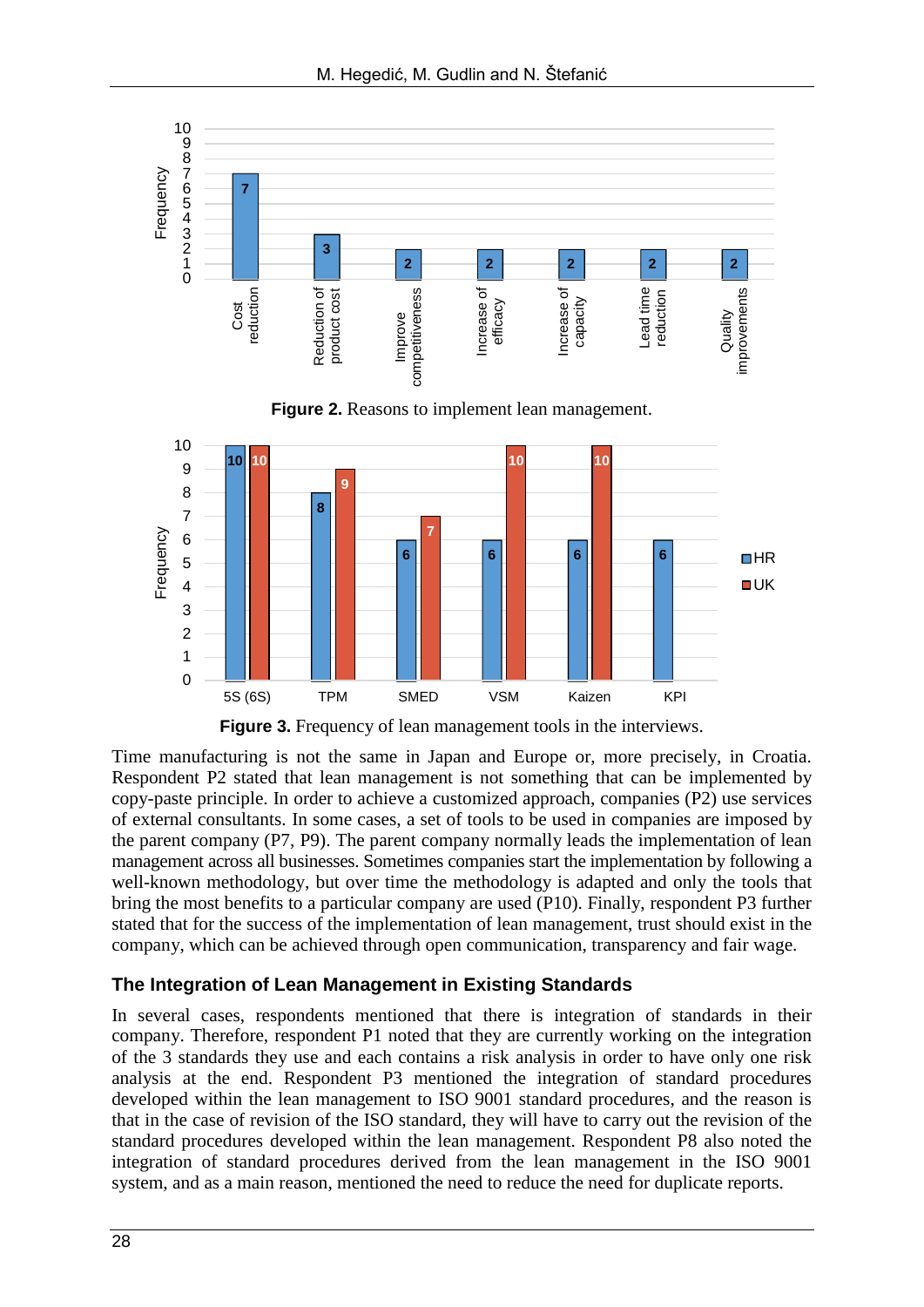### **Frequency of Environmental Performance Indicators**

Companies have a legal obligation to take care of the environment, and there are mandatory indicators that must be monitored and reported. Summarized environmental performance indicators and their frequency are shown in Figure 4.

As the most common environmental indicators in Croatian companies, the use of electricity and industrial waste are recognized.



**Figure 4.** Frequency of environmental performance indicators.

### **Relationship Between Environment and business**

Most companies rated their business as friendly to the environment (median 8, average value 7,75). Throughout the interview, all the respondents stated that they have an organized way of collecting, sorting and disposing off waste in the company, and waste disposal is left to companies specialized in that business.

### **Use of LCA methods and Ecological Certificates**

In order to find out whether companies are thinking about the impact of their products over the product lifecycle, respondents have been asked a question about the impact of lean management activities on the product lifecycle as well as whether they use LCA in their business. Only one respondent (P2) said that they used the LCA method, although he noted that it was still related to individual initiatives and not the method the enterprise used systematically. Furthermore, P4 stated that this was under the jurisdiction of marketing, and P9 stated that the products were monitored through their lifecycle only financially, although, for example, the impact of all business activities through the carbon footprint was monitored in the same company. Other respondents responded negatively to this question.

### **ENVIRONMENTAL STANDARDS**

According to the data obtained through the interviews, 6 out of 10 respondents stated that their company had ISO 14001, and of the remaining four, two mentioned that they are planning to implement ISO 14001 in the next two years, while 2 respondents said that they would implement ISO 14001 only when asked by the customers. None of the respondents mentioned EMAS.

### **Environmental Improvements – an Opportunity for Companies**

All respondents to the question, whether they consider environmental improvement as a cost or an opportunity for their company, responded that they see it primarily as an opportunity.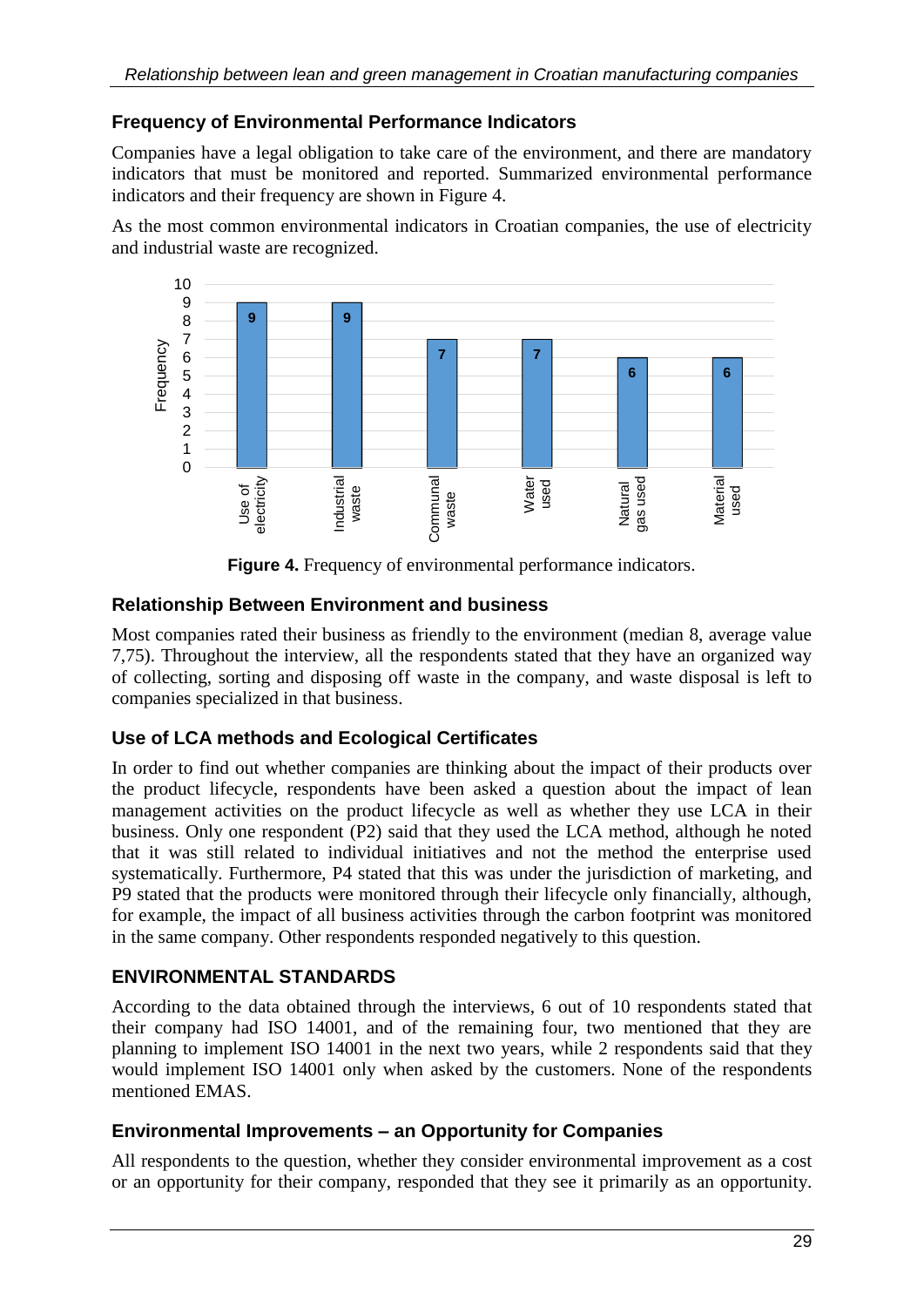The interview analysis has crystallized several reasons why respondents consider reducing the impact on the environment as an opportunity. The first reason is that their customers are seeking information on certificates related to environmental impact, such as ISO 14001 and information on work safety. The second reason is that it enables businesses to reduce energy consumption and reduce waste, and if waste is sorted, it can be sold. The third reason is that companies want to create a healthy environment in which they work through environmental activities. The fourth reason is that reducing the impact on the environment by reducing scrap in processing materials creates savings for the company. Respondent P9 mentioned the concept of "zero waste", which should enable companies to eliminate all waste arising from their processes, although, as stated by responded P4, initially, these initiatives require certain investments. Certain companies use IT systems and the environmental balance sheet to monitor changes in environmental impact indicators. Respondents P2 and P10 stated that they make an environmental balance sheet and respondent P7 stated that they use the IT system at the group level to report on the impact of the business on the environment. Respondent P9 stated that they have a local environmental impact monitoring system that reports at the group level, and sometimes the environmental group regulations are much stricter than the regulations by the environmental laws in the Republic of Croatia.

### **Integration of Lean and Green Management**

Through the analysis of the interview, it was obtained that only 3 out of 10 respondents (P4, P6 and P9) mentioned savings related to green business when they talked about lean management. When asked directly about the impact of lean management on the environmental performance indicators, all respondents agreed that the implementation of lean management results in a reduction of the environmental impact.

Specifically, P1 stated that there was a decrease in the consumption of materials and the use of tools in production. Respondent P2 stated that these indicators were not tracked within the lean management, but since there is an environmental balance sheet, it is possible to find out from it. P3 believed that it results in stock decrease and waste reduction, though he was not sure how, and indirectly results in reduction in all of the mentioned impact indicators. Although they do not monitor the consumption of water and electricity, he also considers that there is a reduction in those segments. Respondents P4, P6 and P9 believe that there is a reduction in environmental indicators mentioned in the question. Respondents P5 and P9 emphasized that emissions to the air are reduced. Respondent P7 stated that there was a decrease in the consumption of resources, materials and electricity, and also stated that there was an increase in water consumption, which respondent P1 agreed to, but only in absolute terms and the reason was the increase in volume of production, while the consumption of water per unit of product produced decreased. Respondent P10 believes that, among other things, waste, resources and materials are reduced. People satisfaction was mentioned by P8 as one of the most important indicators along with all the above-mentioned.

The aim of this research is to investigate the connection between lean and green management in manufacturing and, accordingly, respondent P1 believes that by systemic approach and integration of parts of the system, a company can achieve greater competitiveness and increase productivity. He particularly emphasized the importance of care for energy independence of the company, which is evidenced by the fact that the introduction of new technologies will increase the dependence of companies on energy and hence the company's imperative to work on energy sustainability. Introduction of solar electrical systems can certainly help. Dependence on external factors can also be reduced through the use of waste heat from the machines for the preheating of water. Respondent P2 considered integration of lean and green as a good idea, especially since some lean management tools have a direct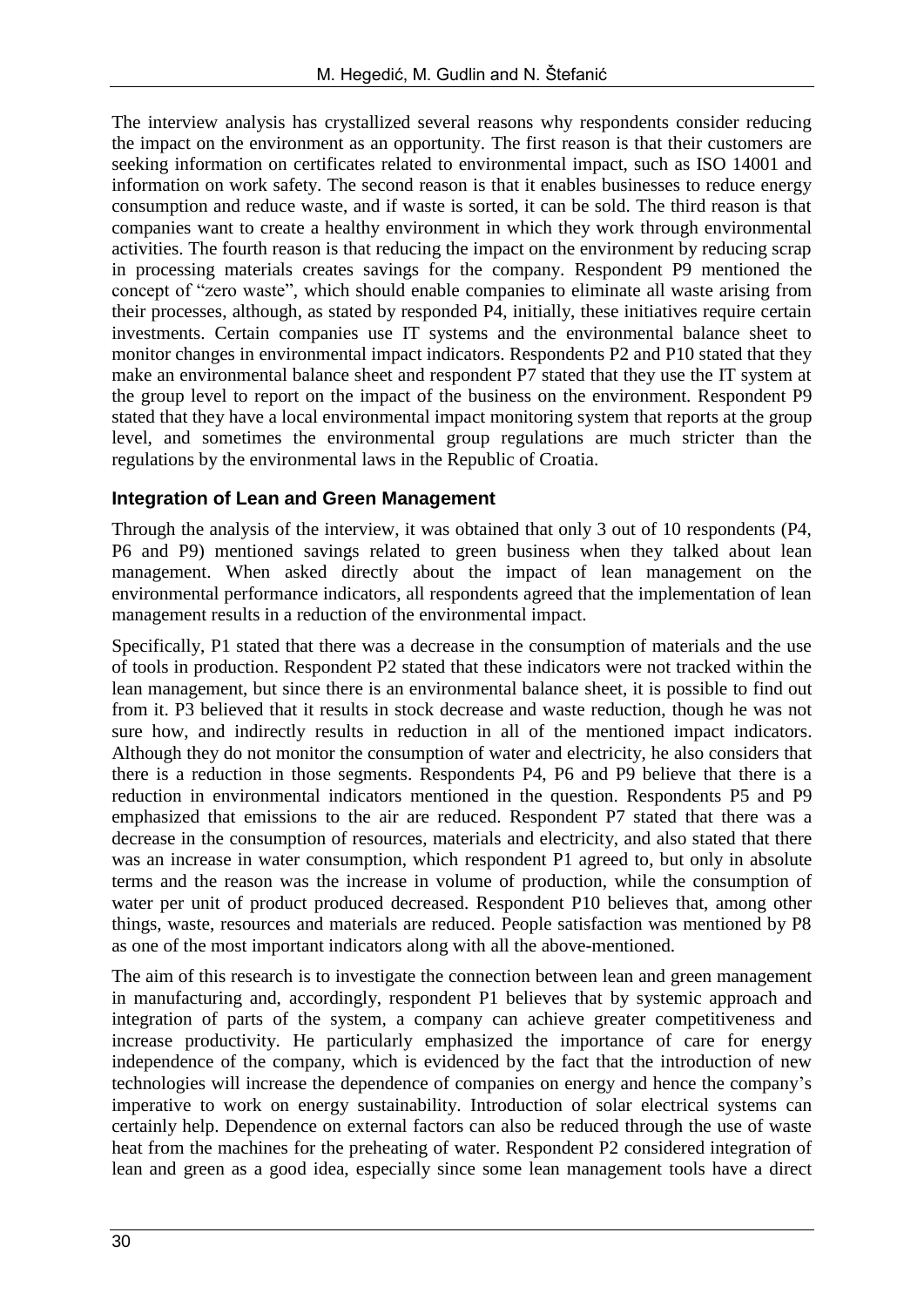impact on the environment. Respondent P3 agreed with P2 and argued that whether we emphasize it or not, lean management has a positive impact on the environment. Respondent P4, however, argued that lean tools could be used to reduce the impact on the environment, although he claimed that we are generally delayed with the introduction of lean tools in general because while digitization is being carried out in the world, we have not yet established our processes and it is not worth digitizing bad processes. Respondent P5 believes that besides reducing the impact of the business on the environment, cash benefits should also be expected when introducing lean tools and taking into account their impact on the environment, primarily through the return of the product back to the manufacturer. Respondent P6 pointed out that there is still a lot of space for implementing lean management, not only in manufacturing but also in service industry, while P7 said that using lean tools affects the sustainability of production and the environment. Respondent P8 supported the idea of integration and stated that businesses can only succeed if they monitor key business and environmental impact indicators. Respondent P9 believes that there is a causal link and that he does not agree with the statement that lean management only affects economic indicators, but it has, as well, an obvious impact on environmental indicators, while P10 considered that the main point is in the increase of the competitiveness by making a quality product, for which there is a market, with as little resources as possible.

### **The Impact of Improvement in Production in Other Phases of the Lifecycle**

By analysing the interview, it was found that most respondents believe that improvements in production could have an impact on other life cycle phases, but they were often not sure in what way exactly, although they have recognized several possible ways. Thus, respondent P1 believes that it certainly has an impact but has not been looking at it from that perspective. Achieved improvements can help in the use phase by reducing complexity of the product, which can result in reduced weight and easier assembly. Respondent P2 also thinks that it has an impact by increasing the quality, which then extends product life expectancy, and waste reduction decreases the impact of business on the environment. Respondent P3 argued that improvements reduce waste and at the same time affect cost reduction and indirectly reduce environmental impacts. Respondent P4 also believes that improvements in production have an impact on the environment because by implementing improvements, they reduce energy consumption and scratch, but he did not mention the impact of these activities on the product lifecycle. Similarly, just like respondent P4, respondent P5 mentioned that there is an impact on production but does not mention the impact on the other phases. P6 mentioned that there is no impact on the use stage of a product lifecycle but only in the production phase. Respondent P7 thinks that the production cycle, from order to delivery, is decreased, while technological preparation and design may affect the use phase. Respondent P8 agreed with respondent P7 and believes that the use phase can be affected by the creation of functional products. Respondents P9 and P10 believe that the use stage is affected through an increase in quality, and the impact of improvements in production is possible through waste reduction, which is considered by respondent P10.

## **Negative Cases**

Some respondents, including P4, P6, P5, pointed out that the introduction of lean management resulted in a reduction in the amount of transport, mostly due to delivery optimization, better machine layout and transport intensity. On the other hand, respondent P1 noted the indirect linkage of lean management with increasing transport costs. Namely, the company recently opened a new plant as a result of the expansion of production, and which the respondent attributed to the results of the activities of lean management. As the new plant is not close to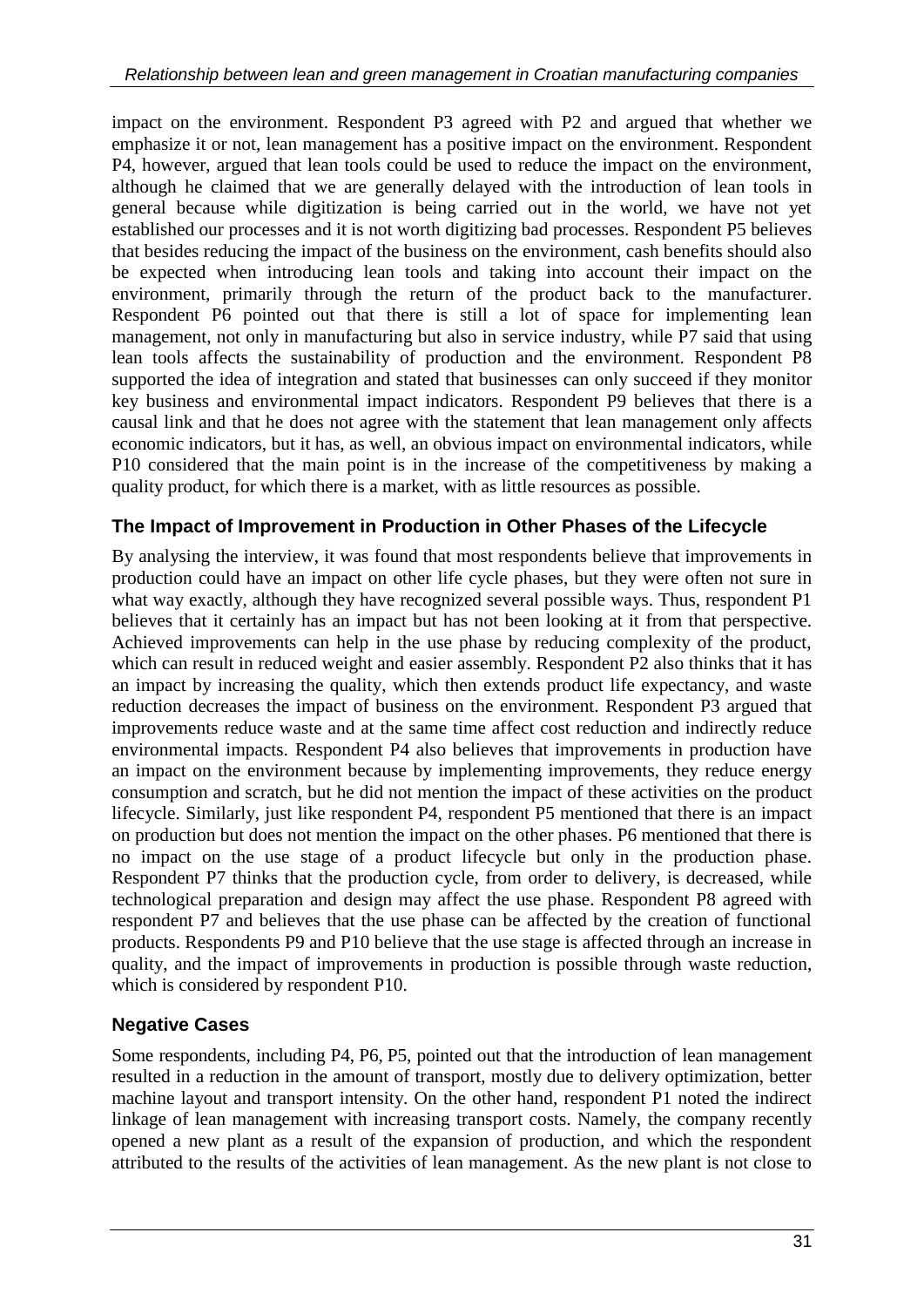the existing one and certain products are manufactured at both locations, there is an increase in transport costs and, therefore, associated emissions in the air.

As part of the interview, respondents were asked whether environmental improvement is an opportunity or a cost for them, and most respondents have confirmed that it is an opportunity, although there is an opposite opinion. Some respondents consider the reduction of environmental impact also as a cost and as an opportunity for their company. Respondent P3 stated that it is easy to define the cost, but the opportunity is not so obvious. Respondent P4 stated that while it is initially costly, the return on investment starts coming in after a very short time.

## **DISCUSSION AND CONCLUSION**

The respondents are from companies in various industries, both of Croatian and foreign ownership, and from companies of different sizes. The greater representation of medium and large companies in this research arises from the fact that small businesses usually have their production organized as workshops and, thus, do not apply lean management, although the P6 example shows otherwise, but it must be taken into account that this company is 50 % owned by a foreign group, which could be one of the reasons for the implementation of lean management.

Enterprises monitor different economic and environmental performance indicators – some of them follow the force of the laws and the obligation to report regularly either to the economic or environmental indicators, and some indicators are monitored to better manage their processes to ensure their sustainability in economic and environmental terms. When discussing economic performance indicators, respondents talked frequently about financial indicators, including among others, increase in the amount of income through the years, as well as the financial savings achieved through the implementation of lean initiatives.

Lean management for respondents represents a continuous (never-ending) process of learning and constant improvement through the involvement of all employees, by recognizing and then removing all activities in the process that do not add value from the customer's point of view. All this is done using lean tools. The goal of lean management is to meet customer requirements in an efficient way, which creates a well-organized company.

When looking at the reasons the respondents stated as motivation for their businesses to embark on the lean management implementation journey, the most common reason was cost reduction. Among the more frequent reasons, there is also an increase in quality, and respondents also mentioned increasing the ability to meet customer requirements and better organization of the enterprise, which is in line with the research that was carried out by Terziovski i Sohal [36] in Australian companies. Some of the mentioned reasons are directly related to each other, such as reduction in production costs, which directly affects the reduction of the product's manufacturing price. One characteristic of all the reasons is that they can increase the company's competitiveness on the market. If the results are compared to those of Biggs [41], which she obtained by doing a similar semi-structured interview in UK companies, it can be seen that in Croatian companies the reason for cost reduction is mentioned in 7 out of 10 interviews, while Biggs has reported that it was mentioned in 6 out of 10, which does not represent a significant difference, and it can be concluded that for both Croatian and UK companies, the biggest emphasis during the implementation of lean management is on cost. Interestingly, only one respondent from Croatia stated explicitly that the reason for the implementation of lean management was pressure from the owners, the international company, which was also the case in the research conducted by Biggs. From this, it can be concluded that companies have a desire for continuous improvement in order to reduce costs and achieve better market position, and the biggest influence on the implementation of lean management comes from the market and customers. To achieve this,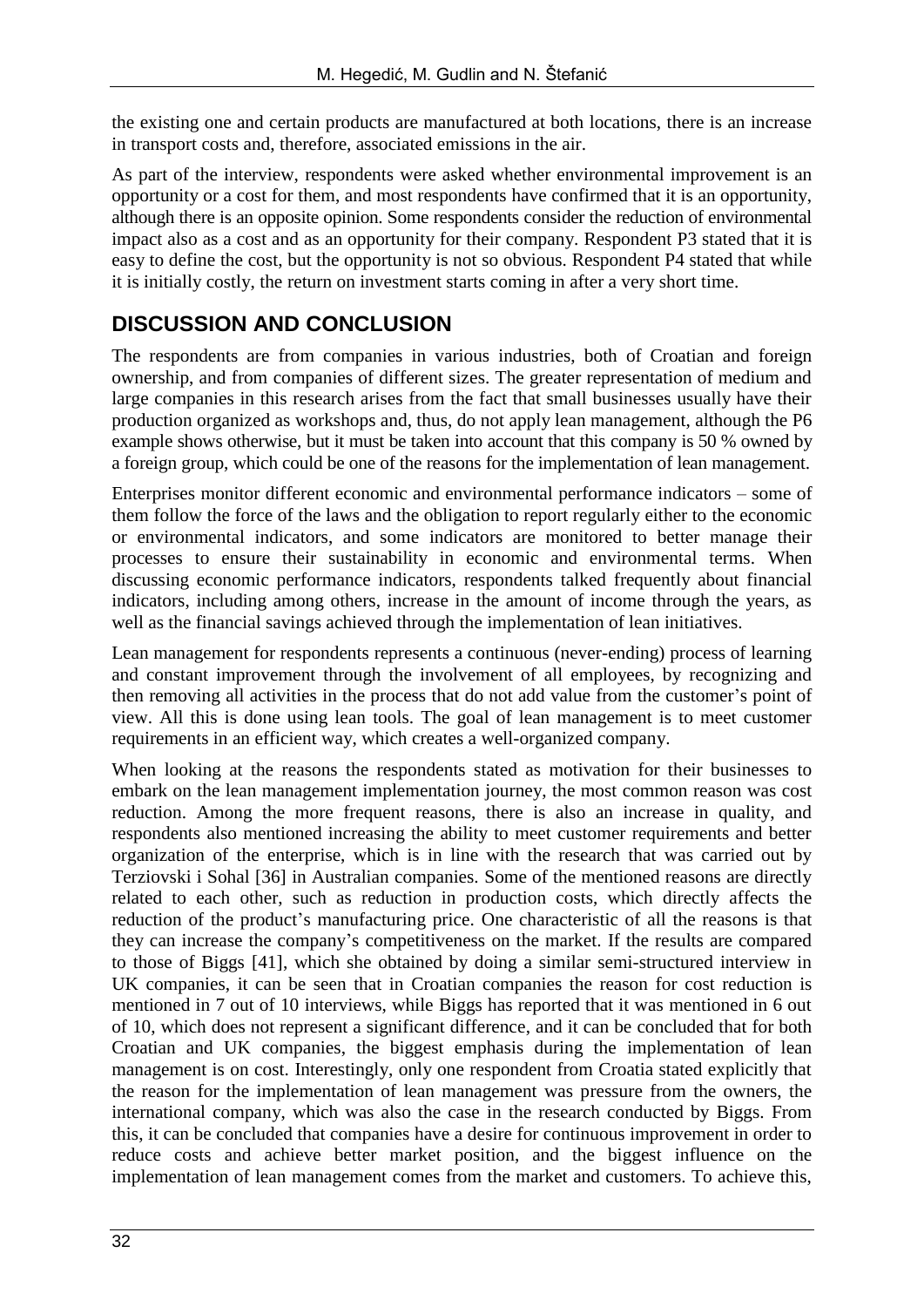companies have to involve all the employees in the process of continuous learning and improvement so they can recognize and remove from the process all the activities that do not add value from the customer's point of view.

Respondents mentioned the use of lean tools, and by analysing the interview, it was found that 39 lean tools were used by companies. When research is carried out in different manufacturing companies, there is a problem of standardization of terms, which was also the case with the definition of tools used, since different names can be used in companies for the same tool. As has been written earlier, it is possible that not all the tools used by companies are registered in the interview. But for those tools that were mentioned by the interviewees, it can be concluded that they are important to them. Of all the tools of lean management, the most common is 5S and it is mentioned in all the interviews. The presence of the 5S tool in all companies that apply lean management is expected, since 5S is one of the basic tools of lean management and one of the first tools that is used at the start of the lean management implementation. One of the reasons why companies start with the 5S implementation is because of its simplicity and visual impact, which means that the 5S results are immediately visible on the shop floor. On the other hand, 5S is one of the simplest lean tools and is often used by companies to test if they are ready to devote themselves to continuous improvement activities. TPM is another tool companies implement most frequently. The reason for such frequency can be found in the company's focus on the utilization of machines. Let's say companies can very easily calculate Return on investment (ROI) of each machine and how much it should be utilized to pay off for the investment. The third most commonly used tool group is SMED, VSM, KPI and Kaizen. In this tool group, attention is more on Kaizen. Sometimes companies use it interchangeably with lean management, but more often, it is mentioned in the context of specific application, such as Kaizen Workshop [48].

If a comparison of the tools obtained through this research and the tools obtained in the UK survey (Figure 4) is made, it can be concluded that the 5S tool is, in both cases, the most represented. Additionally, all the companies in the UK survey used Value stream mapping, compared to only 6 in Croatia. As stated by Biggs [41], Poka-Yoke tool was applied in all companies interviewed in the UK, while in the Croatian companies it was not mentioned at all. Also interesting is the data regarding the application of the One-piece Flow and Cell Production tools, where these two tools are present in most UK companies, while in Croatia they are not mentioned at all. In only one company, a production line was observed, which could be identified as a one-piece flow of the material.

From the data on the implementation of lean tools in Croatian companies, as well as on the basis of the data obtained from the literature, it can be concluded that companies use different tools, and the selection of tools most often depends on the results that a particular company wishes to achieve. The choice of tools can, therefore, be influenced by the methodology that companies follow in the implementation, the advice provided by the consultants engaged in the implementation, and, in some cases, the choice of tools is defined by the group and the local enterprise does not have much flexibility in the selection. Not only tools, but also the entire program of lean management implementation cannot be simply copied from one company to another, but it is necessary to adopt it to the culture and specific environment in which it is implemented. And for the success of the implementation, it is important that there is trust in the company, which can be achieved by open communication, transparency and fair wage. When considering a set of tools that exist in lean management, it can be seen that the choice of tools to be used, in most cases, is left to the company to decide, which can be a challenge, especially for those companies that are just getting introduced to lean management improvement programs. This leads to the conclusion that companies would benefit from a model that would assist them in selecting lean management tools according to predefined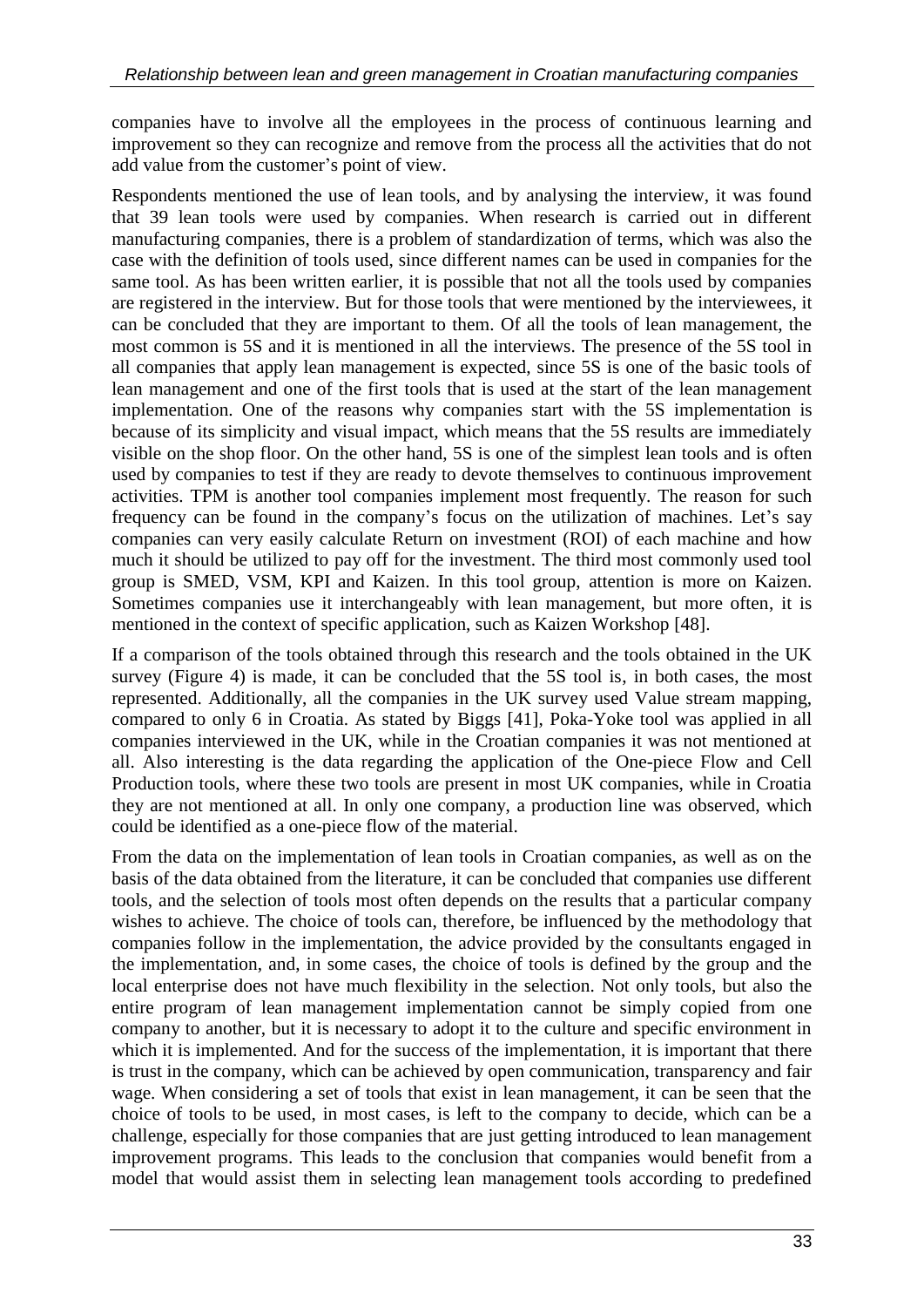criteria. Criteria for such a model can be defined based on the literature analysis and on the results of the frequency and importance of the individual economic and environmental indicators obtained from the conducted interview.

The use of electricity was recognized as the most common environmental indicator in Croatian companies. This indicator is not always directly related to the environment, but appears also in discussions about the influence of lean management, as was the case in interviews with respondents P4, P6 and P9. The second most common indicator is mainly related to industrial waste disposal, where companies, in most cases, by waste management, consider a disposal of scrap material from the manufacturing. Although it is worth noting that all the companies have a defined waste disposal system, most often defined by the law on environmental protection, but increasingly, the company's strategy to reduce costs by reducing waste by sorting and selling it.

The results obtained show that companies in Croatia do not use the LCA methodology for environmental impact assessment throughout the product lifecycle. On the other hand, in companies that use lean management, 6 out of 10 have introduced the ISO 14001 system and two plan to introduce it over the next two years. It should be noted that although companies use and follow all the rules defined by the ISO 14001 system, if it was not required by the customer, the companies do not carry out official certification. Respondents mentioned that there are certain activities in the companies that integrate different standards, and there is an example of integration of lean management in the existing corporate standards. In this way, the companies reduce paperwork and increase the sustainability of the improvements.

Although reducing the impact on the environment requires certain financial expenses, which are sometimes not so small, most companies consider reducing the impact of business on the environment as an opportunity, primarily in long-term cost reductions, reduction of energy, water, gas and other resources use, reduction of waste, and scrap, taking care of employees, general reduction in the impact of business on the environment and increasing the competitive advantage by obtaining environmental certificates. The best examples of good environmental management practices and environmental impacts come from foreign-owned companies, and the parent company is from Western Europe, where environmental awareness is more developed.

Integration of lean and green management is not yet sufficiently present in manufacturing companies, although there are cases in which these two approaches are related. This connection is present in companies from the process and food industry where electricity, gas, water and other resources account for a large share of production costs. Therefore, it is logical the focus of these companies to monitor and reduce their consumption. This is also why lean management initiatives are connected to the green part of the business. Accordingly, in the integration of these two approaches lies great potential. From the responses above, it is possible to draw another conclusion: companies still do not recognize the impact that improvements in production have on other stages of the product's life cycle, and most of them relate this impact to quality, cost benefit and increase in the product life span. With this in mind, companies need tools that will help them see the impact of their activities throughout the lifecycle of the product, and one of these tools is surely the LCA.

The results and conclusions of this article are based on the data obtained from companies in the manufacturing industry. For this reason, this article can serve as a guideline to other researchers who want to explore the link between economic and environmental sustainability in service companies, as well as government and public administrations. Further, the direction of future research can go toward studying the possibilities of integrating social approaches to lean and green manufacturing.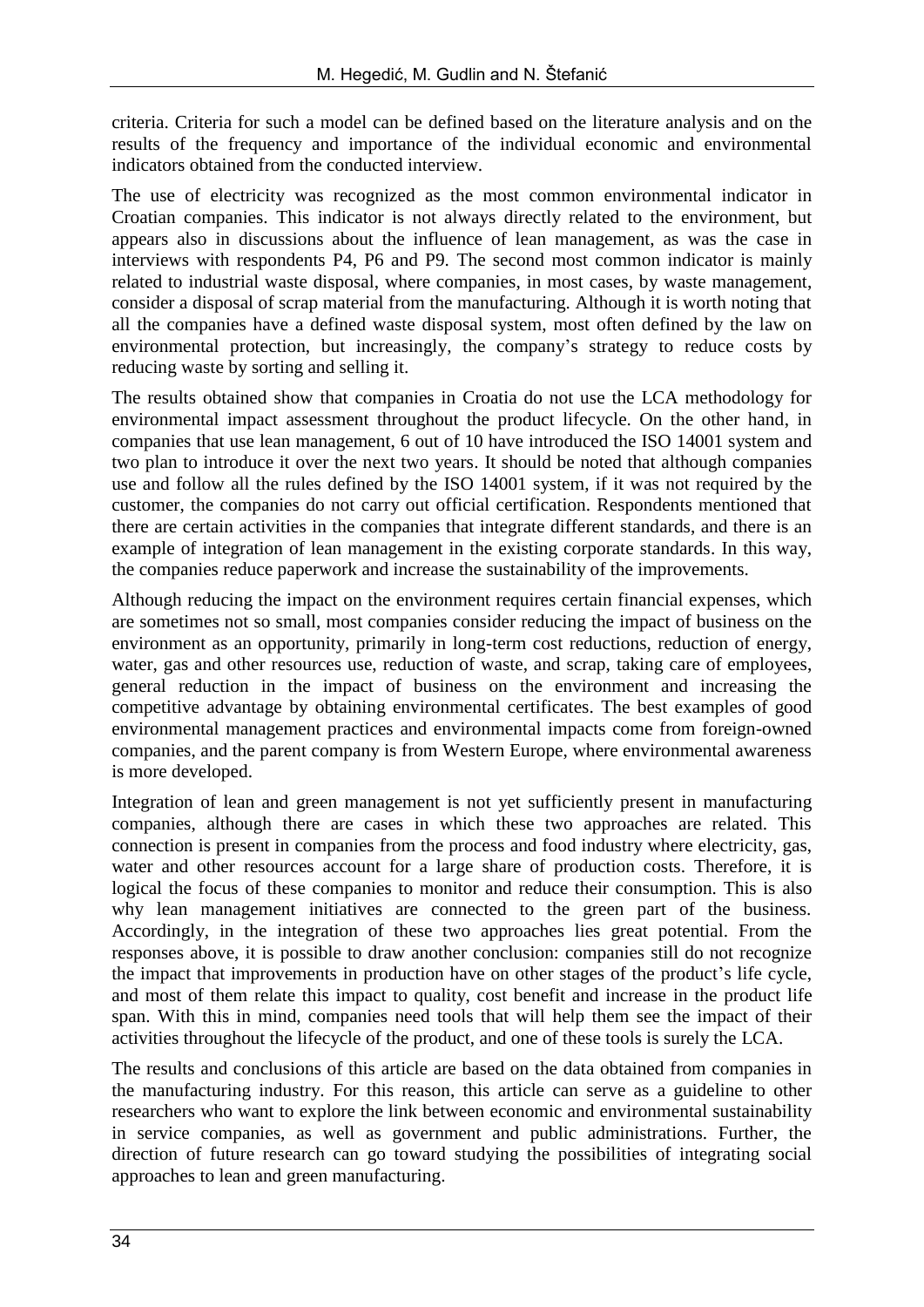The area of sustainability of production, both economically and environmentally, will be an increasingly important topic of scientific research, but also of initiatives implemented within the enterprise. This article confirms that there is a link between approaches of lean and green manufacturing, but also that companies still do not sufficiently use the benefits of their connection. In addition, the most frequent lean tools, economic and environmental performance indicators used by Croatian companies were defined, and the results were compared with companies from the UK. During the interview, there were 27 preliminary conclusions, most important of which were mentioned in this article.

Finally, it can be concluded that the integration of lean and green management is not yet sufficiently present in manufacturing companies, although there are cases in which these two approaches are integrated, primarily in the process and food industry. It is for these reasons that the integration of these two approaches has great potential.

## **APPENDIX**

**Table 1.** detailed description of the respondents. SVP is medium sized enterprise, VP-VM – large enterprise in full international ownership, VP – large enterprise, MP-DM – small enterprise in partial international ownership, SVP-M – medium enterprise in international ownership, and VP-M – large enterprise in international ownership.

| #                                  | <b>Size</b>      | <b>Main business</b><br>activity                                       | <b>Experience</b><br>in Lean,<br>years | <b>Interview</b><br>participant      | <b>Interview</b><br>conditions   |
|------------------------------------|------------------|------------------------------------------------------------------------|----------------------------------------|--------------------------------------|----------------------------------|
| P <sub>1</sub>                     | <b>SVP</b>       | Manufacture of<br>refrigeration and<br>ventilation equipment           | 10,5                                   | Quality manager                      | Recorded                         |
| P <sub>2</sub>                     | VP-M             | Manufacture of<br>electrical machinery<br>and devices                  | 6                                      | Continuous<br>improvement<br>manager | Notes only                       |
| P <sub>3</sub>                     | <b>SVP</b>       | Construction,<br>manufacture and sale<br>of machinery                  | $\overline{4}$                         | Production director                  | Recorded                         |
| <b>P4</b>                          | <b>VP</b>        | Manufacture of food<br>products                                        | $\overline{4}$                         | Production sector<br>director        | Part notes /<br>part<br>recorded |
| P <sub>5</sub>                     | <b>SVP</b>       | Manufacture of<br>refrigeration units                                  | 4,5                                    | Production manager                   | Recorded                         |
| P <sub>6</sub>                     | MP-<br><b>DM</b> | Manufacture of motor<br>vehicles                                       | 1,5                                    | Production director                  | Recorded                         |
| P7                                 | SVP-M            | Manufacture of metal<br>structures and<br>fabricated metal<br>products | 5,5                                    | Production director                  | Recorded                         |
| P <sub>8</sub>                     | <b>SVP-M</b>     | Manufacture of paper<br>and cardboard products                         | 6                                      | Production director                  | Recorded                         |
| P <sub>9</sub>                     | $VP-M$           | Manufacture of drinks                                                  | $\overline{7}$                         | health and<br>environment<br>manager | Notes on PC                      |
| P <sub>1</sub><br>$\boldsymbol{0}$ | <b>SVP</b>       | Manufacture of metal<br>structures and<br>fabricated metal<br>products | 13                                     | <b>Board members</b>                 | Recorded                         |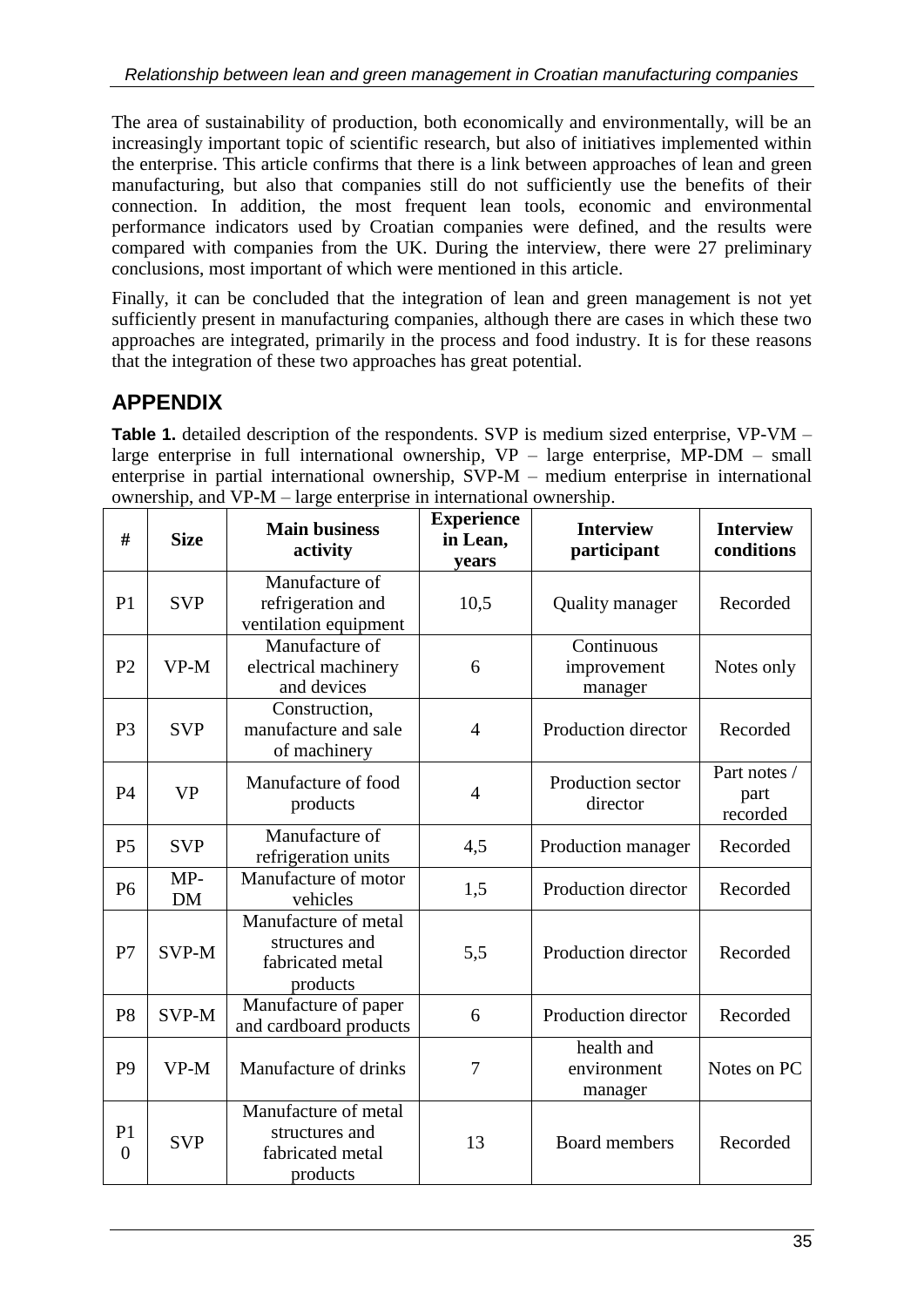## **REFERENCES**

- [1] Brundtland Commission: *Report of the World Commission on Environment and Development: Our Common Future*. UN, Oxford, 1987,
- [2] Büyüközkan, G.; Kayakutlu, G. and Karakadılar, İ.S.: *Assessment of lean manufacturing effect on business performance using Bayesian Belief Networks*. Expert Systems with Applications **42**: 6539-6551, 2015, <http://dx.doi.org/10.1016/j.eswa.2015.04.016>,
- [3] United Nations.: *Tansforming our world: the 2030 Agenda for Sustainable Development. Resolution adopted by the General Assembly*. UN, New York, 2015,
- [4] Croatian Parliament: *Strategy for Sustainable Development of the Republic of Croatia*. In Croatian. NN 30/2009, 2009,

[http://narodne-novine.nn.hr/clanci/sluzbeni/2009\\_03\\_30\\_658.html,](http://narodne-novine.nn.hr/clanci/sluzbeni/2009_03_30_658.html)

- [5] Dhingra, R.; Kress, R. and Upreti, G.: *Does lean mean green?* Journal of Cleaner Production **85,** 1-7, 2014, [http://dx.doi.org/10.1016/j.jclepro.2014.10.032,](http://dx.doi.org/10.1016/j.jclepro.2014.10.032)
- [6] Kurdve, M. and Wiktorsson, M.: *Green performance map: visualizing environmental KPIś*.

In 20<sup>th</sup> EurOMA conference Operations Management: At the Heart of Recovery, June 2013,

- [7] Koho, M.; Tapaninaho, M.; Heilala, J. and Torvinen, S.: *Towards a concept for realizing sustainability in the manufacturing industry*. Journal of Industrial and Production Engineering **32**, 12-22, 2015, [http://dx.doi.org/10.1080/21681015.2014.1000402,](http://dx.doi.org/10.1080/21681015.2014.1000402)
- [8] Ioppolo, G.; Cucurachi, S.; Salomone, R.; Saija, G. and Ciraolo, L.: *Industrial Ecology and Environmental Lean Management: Lights and Shadows*. Sustainability **6**(9), 6362-6376, 2014, [http://dx.doi.org/10.3390/su6096362,](http://dx.doi.org/10.3390/su6096362)
- [9] Paju, M., et al.: *Framework and indicators for a Sustainable Manufacturing Mapping methodology*. Proceedings of the 2010 Winter Simulation Conference, December, 2010, [http://dx.doi.org/10.1109/WSC.2010.5679031,](http://dx.doi.org/10.1109/WSC.2010.5679031)
- [10]Thiede, S.; Posselt, G. and Herrmann, C.: *SME appropriate concept for continuously improving the energy and resource efficiency in manufacturing companies*.
- [11]Kurdve, M.; Zackrisson, M.; Wiktorsson M. and Harlin, U.: *Lean and green integration into production system models textendash experiences from Swedish industry*. Journal of Cleaner Production **85**,180-190, 2014, [http://dx.doi.org/10.1016/j.jclepro.2014.04.013,](http://dx.doi.org/10.1016/j.jclepro.2014.04.013)
- [12]Netland, T.: *Exploring the phenomenon of company-specific production systems: onebest-way or own-best-way?* International Journal of Production Research **51**, 1084-1097, 2013, [http://dx.doi.org/10.1080/00207543.2012.676686,](http://dx.doi.org/10.1080/00207543.2012.676686)
- [13]Shah, R. and Ward, P.T.: *Defining and developing measures of lean production*. Journal of Operations Management **25**, 785-805, 2007, [http://dx.doi.org/10.1016/j.jom.2007.01.019,](http://dx.doi.org/10.1016/j.jom.2007.01.019)
- [14]Moreira, F.; Alves, A.C. and Sousa, R.M.: *Towards Eco-efficient Lean Production Systems*. In: Balanced Automation Systems for Future Manufacturing Networks, Springer, Berlin & Heidelberg, pp.100-108, 2010, [http://dx.doi.org/10.1007/978-3-642-14341-0\\_12,](http://dx.doi.org/10.1007/978-3-642-14341-0_12)
- [15]Womack, J.P.; Jones, D.T. and Roos, D.: *The Machine that Changed the World: the Story of Lean Production Toyota's Secret Weapon in the Global Car Wars That Is Now Revolutionizing World Industry.* Free Press, 1990,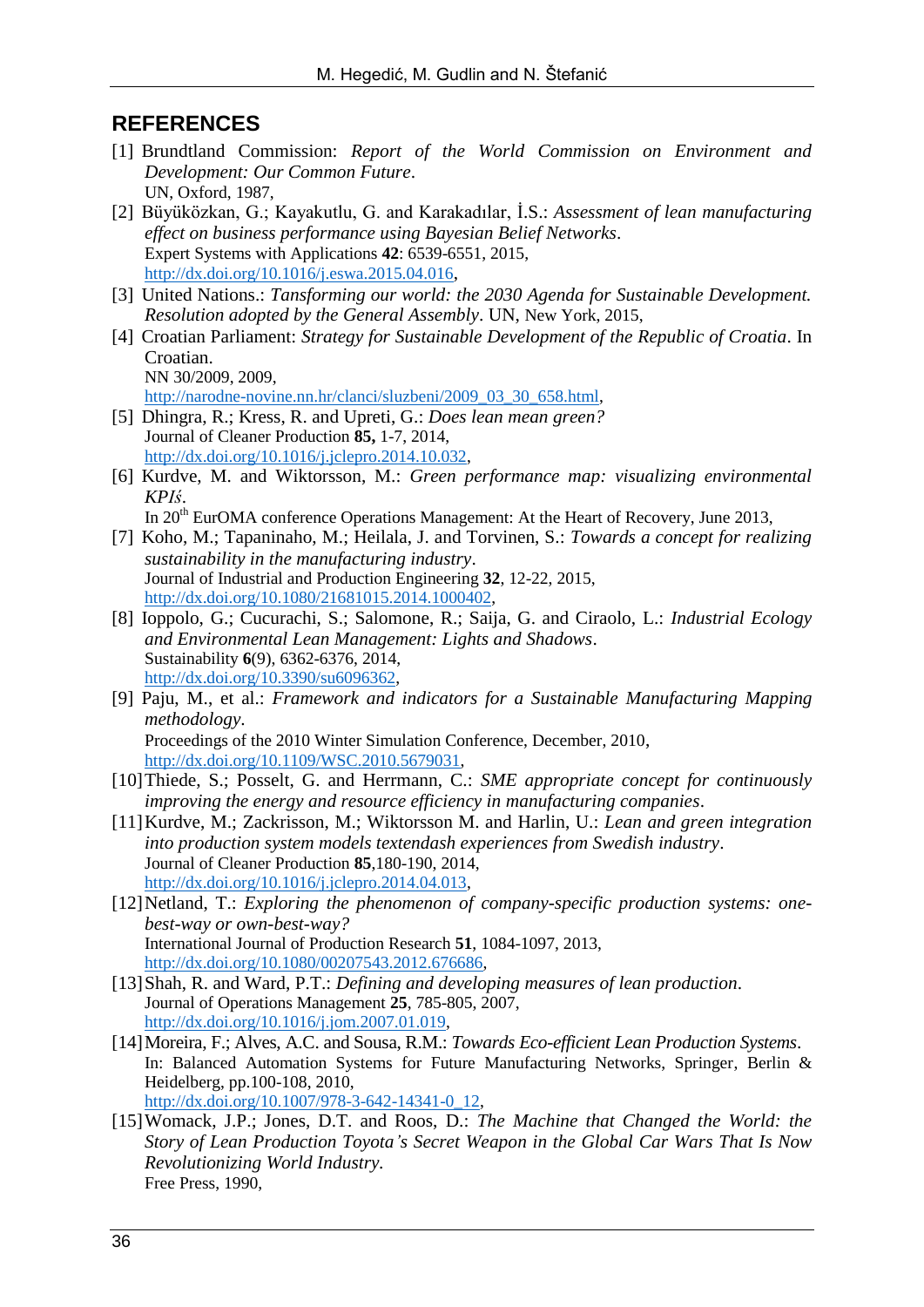- [16]Pampanelli, A.B.; Found, P. and Bernardes. A.M.: *A lean and green Kaizen model*. In: Proceedings of the  $22<sup>nd</sup>$  international conference of production and operations management, 2011. Reno, 2011,
- [17]Yang, M.G.; Hong, P. and Modi, S.B.: *Impact of lean manufacturing and environmental management on business performance: An empirical study of manufacturing firms*. International Journal of Production Economics **129**, 251-261, 2011, [http://dx.doi.org/10.1016/j.ijpe.2010.10.017,](http://dx.doi.org/10.1016/j.ijpe.2010.10.017)
- [18]Womack, J.P. and Jones, D.T.: *Lean Thinking: Banish Waste and Create Wealth in Your Corporation*. Free Press, 2003,
- [19]Nordin, N.; Deros, B.M.; Wahab, D.A. and Rahman, M.N.A.: *A framework for organisational change management in lean manufacturing implementation*. International Journal of Services and Operations Management **12**, 101-117, 2012, [http://dx.doi.org/10.1504/IJSOM.2012.046676,](http://dx.doi.org/10.1504/IJSOM.2012.046676)
- [20]Herzog, N.V. and Tonchia, S.: *An Instrument for Measuring the Degree of Lean Implementation in Manufacturing*.
	- Strojniški vestnik Journal of Mechanical Engineering **60**, 797-803, 2014,
- [21]Alsmadi, M.; Almani, A. and Jerisat, R.: *A comparative analysis of Lean practices and performance in the UK manufacturing and service sector firms*. Total Quality Management & Business Excellence **23**, 381-396, 2012, [http://dx.doi.org/10.1080/14783363.2012.669993,](http://dx.doi.org/10.1080/14783363.2012.669993)
- [22]European Union: *Regulation (ec) no 1221/2009 of the european parliament and of the council*.
- [23]ISO/TC 207/SC 1: *ISO 14001:2015 Environmental management systems – Requirements with guidance for use*. ISO, Geneva, 2015,
- [24]Tarí, J.J.; Molina-Azorín, J.F. and Heras, I.: *Benefits of the ISO 9001 and ISO 14001 standards: A literature review*. Journal of Industrial Engineering and Management **5**(2), 297-322, 2012, [http://dx.doi.org/10.3926/jiem.488,](http://dx.doi.org/10.3926/jiem.488)
- [25]Mori, Y. and Welch, E.W.: *The ISO 14001 environmental management standard in Japan: results from a national survey of facilities in four industries.* Journal of Environmental Planning and Management **51**, 421-445, 2008, [http://dx.doi.org/10.1080/09640560801979683,](http://dx.doi.org/10.1080/09640560801979683)
- [26]Bhasin, S.: *Lean Management Beyond Manufacturing* Springer International Publishing, 2015, [http://dx.doi.org/10.1007/978-3-319-17410-5,](http://dx.doi.org/10.1007/978-3-319-17410-5)
- [27]Florida, R.: *Lean and Green: The Move to Environmentally Conscious Manufacturing.* California Management Review **39**(1), 1996, [http://dx.doi.org/10.2307/41165877,](http://dx.doi.org/10.2307/41165877)
- [28]Rothenberg, S.; Pil, F.K. and Maxwell, J.: *Lean, Green, and the Quest for Superior Environmental Performance*. Production and Operations Management **10**(3), 2001, [http://dx.doi.org/10.1111/j.1937-5956.2001.tb00372.x,](http://dx.doi.org/10.1111/j.1937-5956.2001.tb00372.x)
- [29]King, A.A. and Lenox, M.J.: *Lean and Green? An Empirical Examination of the Relationship Between Lean Production and Environmental Performance*. Production and Operations Management **10**, 244-256,2001, <http://dx.doi.org/10.1111/j.1937-5956.2001.tb00373.x>**,**
- [30]Venkat, K. and Wakeland, W.: *Is Lean Necessarily Green?* In Proceedings of the  $50<sup>th</sup>$  Annual Meeting of the ISSS; 2006,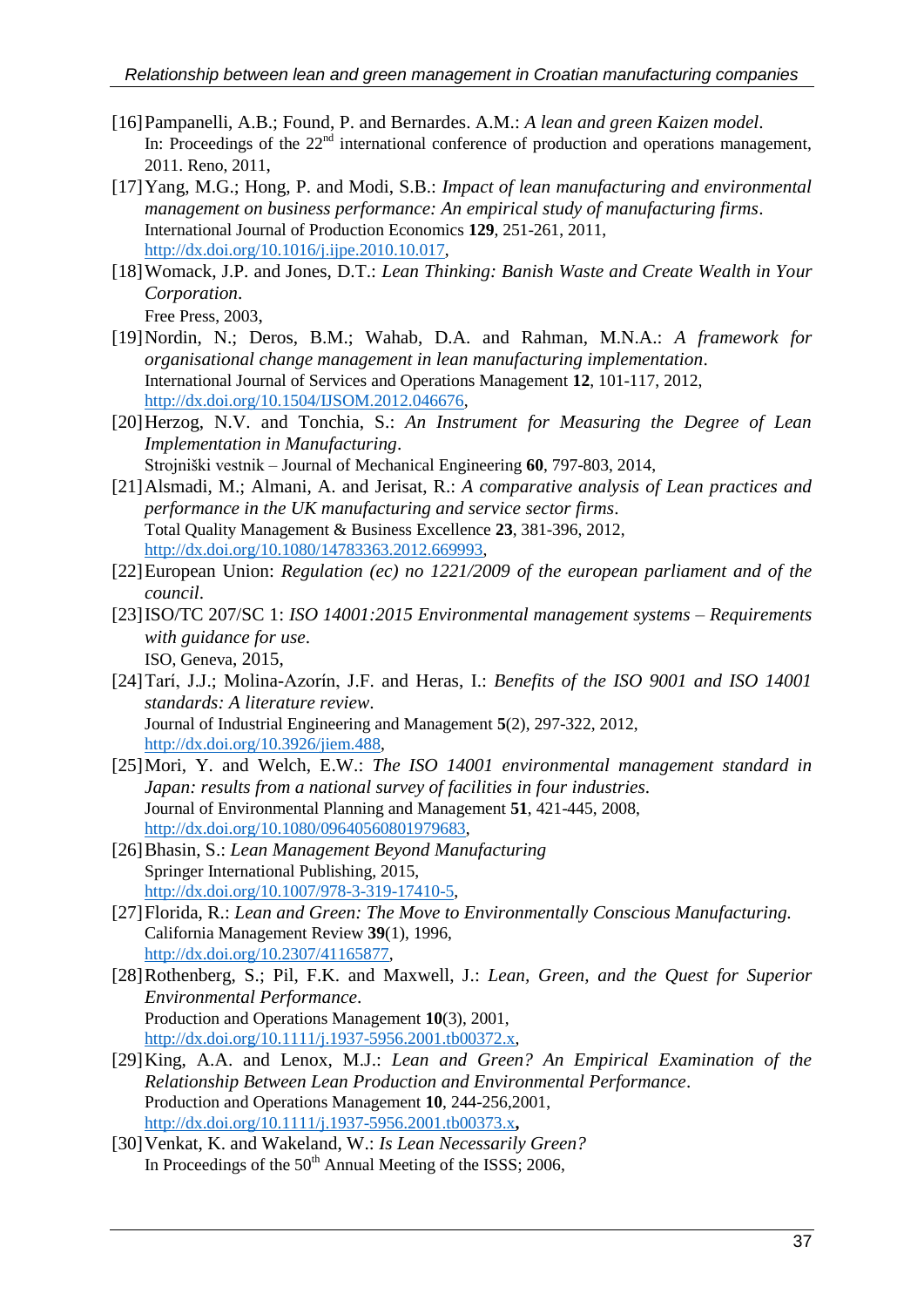- [31]Dües, C.M.; Tan, K.H. and Lim, M.: *Green as the new Lean: how to use Lean practices as a catalyst to greening your supply chain*. Journal of Cleaner Production **40**, 93-100, 2013, [http://dx.doi.org/10.1016/j.jclepro.2011.12.023,](http://dx.doi.org/10.1016/j.jclepro.2011.12.023)
- [32]Garza-Reyes, J.A.: *Lean and green – a systematic review of the state of the art literature.* Journal of Cleaner Production **102**, 18-29, 2015, [http://dx.doi.org/10.1016/j.jclepro.2015.04.064,](http://dx.doi.org/10.1016/j.jclepro.2015.04.064)
- [33]Sawhney, R.; Teparakul, P.; Bagchi, A. and Li, X.: *En-Lean: a framework to align lean and green manufacturing in the metal cutting supply chain*. International Journal of Enterprise Network Management **1**(3), 238-260, 2007, [http://dx.doi.org/10.1504/IJENM.2007.012757,](http://dx.doi.org/10.1504/IJENM.2007.012757)
- [34]Bergmiller, G.G. and Mccright, P.R.: *Parallel models for lean and green operations*. In Proceedings of the 2009 Industrial Engineering Research Conference, 2009, [http://dx.doi.org/10.1504/IJENM.2007.012757,](http://dx.doi.org/10.1504/IJENM.2007.012757)
- [35]EPA: *The Lean and Environment.* Toolkit In, 2007,
- [36]Terziovski, M. and Sohal, A.S.: *The adoption of continuous improvement and innovation strategies in Australian manufacturing firms*. Technovation **20**(10), 539-550, 2000, [http://dx.doi.org/10.1016/S0166-4972\(99\)00173-X](http://dx.doi.org/10.1016/S0166-4972(99)00173-X),
- [37]Kaiser, B.; Eagan, P.D. and Shaner, H.: *Solutions to health care waste: life-cycle thinking and "green" purchasing*. Environmental Health Perspectives **109**(3), 205-207, 2001, [http://dx.doi.org/10.1289/ehp.01109205,](http://dx.doi.org/10.1289/ehp.01109205)
- [38]ISO/TC 207/SC 5: *ISO 14040:2006 Environmental management – Life cycle assessment – Principles and framework.* ISO, Geneva, 2015,
- [39]Rebitzer, G., et al.: *Life cycle assessment*. Environment International **30**(5), 701-720, 2004, [http://dx.doi.org/10.1016/j.envint.2003.11.005,](http://dx.doi.org/10.1016/j.envint.2003.11.005)
- [40]Vinodh, S.; Ben Ruben, R. and Asokan, P.: *Life cycle assessment integrated value stream mapping framework to ensure sustainable manufacturing: a case study*. Clean Technologies and Environmental Policy **18**(1), 279-295, 2015, [http://dx.doi.org/10.1007/s10098-015-1016-8,](http://dx.doi.org/10.1007/s10098-015-1016-8)
- [41]Biggs, C.: *Exploration of the integration of Lean and environmental improvement*. Ph.D. Thesis.
	- Cranfield University, 2009,
- [42]Frost, A.: *Going green: prospects for SME's to attain ISO 14001 and the challenges they face in the process*. Ph.D. Thesis. Aston University, 2011,
- [43]Kurdve, M.: *Development of collaborative green lean production systems*. Ph.D. Thesis. Mälardalen University, 2014,
- [44]Torres, Jr. S. and Gati, A.M.: *Environmental Value Stream Mapping (EVSM) as sustainability management tool*. In PICMET '09 – 2009 Portland International Conference on Management of Engineering Technology. pp.1689-1698, 2009,
- [45]Wu, L., et al: *The Impact of Integrated Practices of Lean, Green, and Social Management Systems on Firm Sustainability PerformancetextemdashEvidence from Chinese Fashion Auto-Parts Suppliers*. Sustainability **7**(4), 3838-3858, 2015, [http://dx.doi.org/10.3390/su7043838,](http://dx.doi.org/10.3390/su7043838)